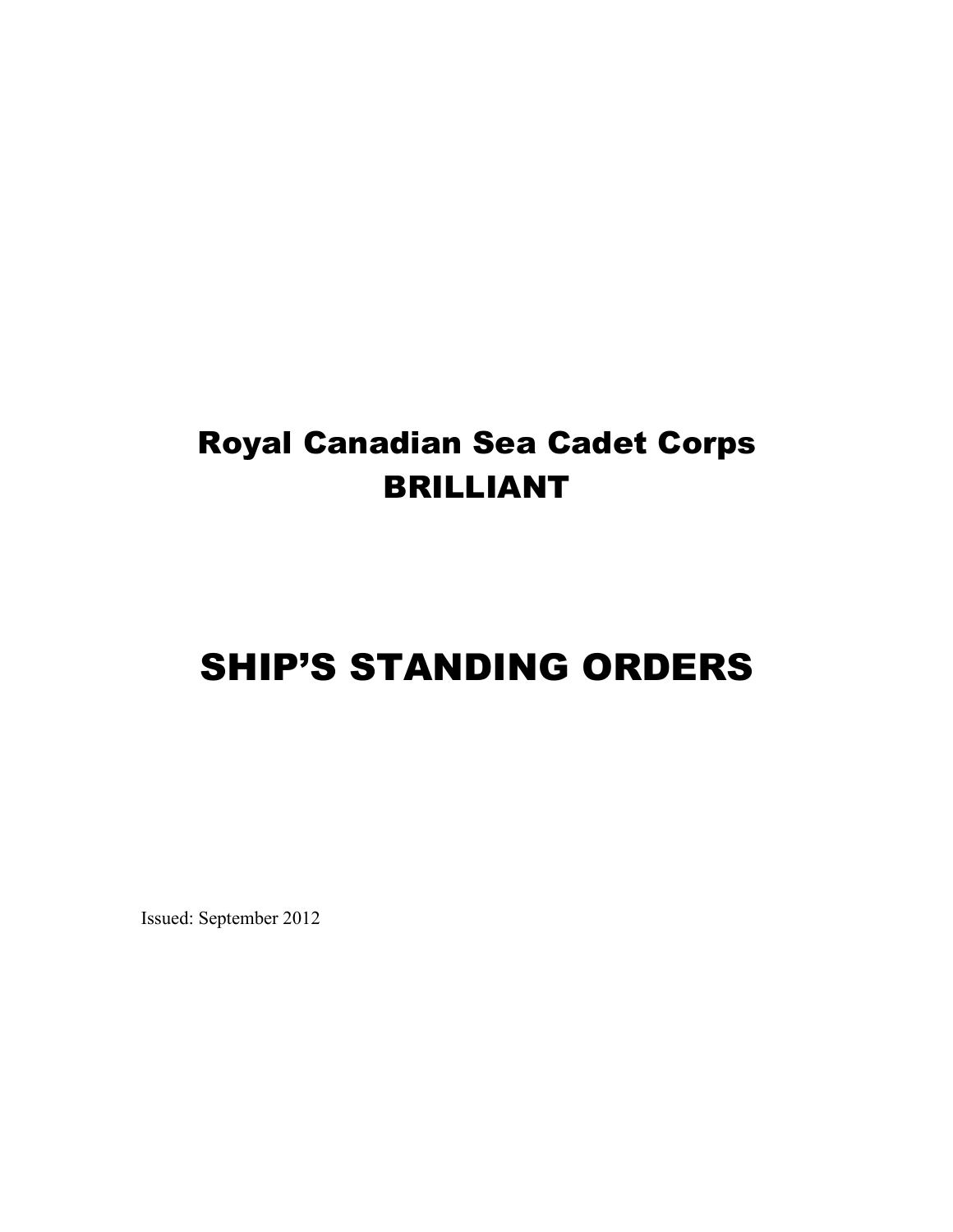## **TABLE OF CONTENTS**

# **Chapter 1 Personnel and Organization**

- -01 Introduction
- 1-02 Definitions
- -03 Departments
- -04 Senior Cadet Appointments
- -05 Communication

#### **Chapter 2 Terms of Reference**

- -01 Commanding Officer
- -02 Executive Officer
- -03 Training Officer
- -04 Administration Officer
- -05 Supply Officer
- -06 Divisional Officer
- -07 Assistant Training Officer
- -08 Phase Training Co-ordinator (Phase Officer)
- -09 Recruiting and Unit Information Officer
- -10 Music Training Officer
- -11 Coxswain
- -12 Chief Boatswain's Mate
- -13 Chief Gunner
- -14 Chief of Training
- -15 Regulating Petty Officer
- -16 New Entry Petty Officer
- -17 Corps Gunner
- -18 Ship's Writer
- -19 Supply Petty Officer
- -20 Divisional Petty Officer

#### **Chapter 3 Operations and Security**

- -01 Ship's Routine
- -02 Duty Watch
- -03 Procedure for Colours
- -04 Procedure for Sunset
- -05 Authorized Personnel
- -06 Smoking
- 3-07 Alcohol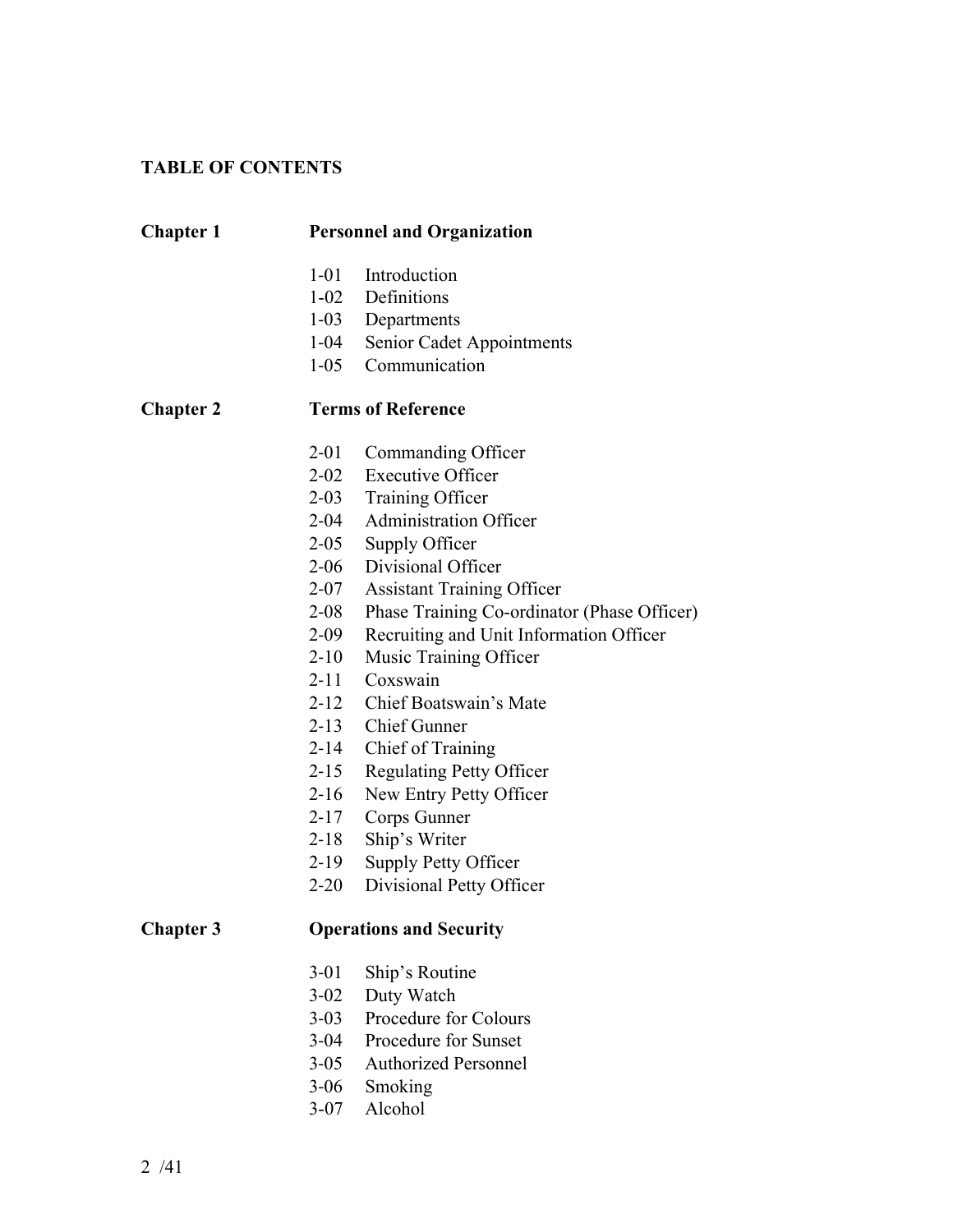|                  | $3 - 08$<br>$3 - 09$<br>$3-10$                                           | Drugs<br>Weapons<br><b>Restricted Areas</b><br>3-11 Fire Orders<br>3-12 Key Control<br>3-13 Personal Items/Social Media<br>3-14 Harassment and Abuse<br>3-15 Positive Social Relations for Youth Training |  |
|------------------|--------------------------------------------------------------------------|-----------------------------------------------------------------------------------------------------------------------------------------------------------------------------------------------------------|--|
| <b>Chapter 4</b> | <b>Discipline</b>                                                        |                                                                                                                                                                                                           |  |
|                  | 4-01<br>$4 - 03$<br>4-04<br>$4 - 05$                                     | <b>Dress</b><br>4-02 Deportment<br>Discipline<br><b>Incident Reports</b><br>Paying of Compliments                                                                                                         |  |
| <b>Chapter 5</b> | <b>Administration</b>                                                    |                                                                                                                                                                                                           |  |
|                  | 5-01<br>$5-03$                                                           | Attendance<br>5-02 In/Out Routines<br><b>Special Requests</b><br>5-04 Work Areas                                                                                                                          |  |
| <b>Chapter 6</b> | <b>Training</b>                                                          |                                                                                                                                                                                                           |  |
|                  |                                                                          | 6-01 Promotions<br>6-02 Promotion to CPO2 and Above<br>6-03 Merit Review Boards                                                                                                                           |  |
| <b>Chapter 7</b> | <b>Supply</b>                                                            |                                                                                                                                                                                                           |  |
|                  | $7-01$<br>$7 - 02$<br>$7 - 03$                                           | Equipment<br>Scran Locker<br><b>Timings and Appointments</b>                                                                                                                                              |  |
| <b>Chapter 8</b> |                                                                          | <b>Optional Activities</b>                                                                                                                                                                                |  |
|                  | 8-01<br>$8 - 02$<br>$8 - 03$<br>8-04<br>$8 - 05$<br>$8 - 06$<br>$8 - 07$ | General<br>Band<br>Guard<br>Drill Team<br>Biathlon<br>Marksmanship<br>Sail                                                                                                                                |  |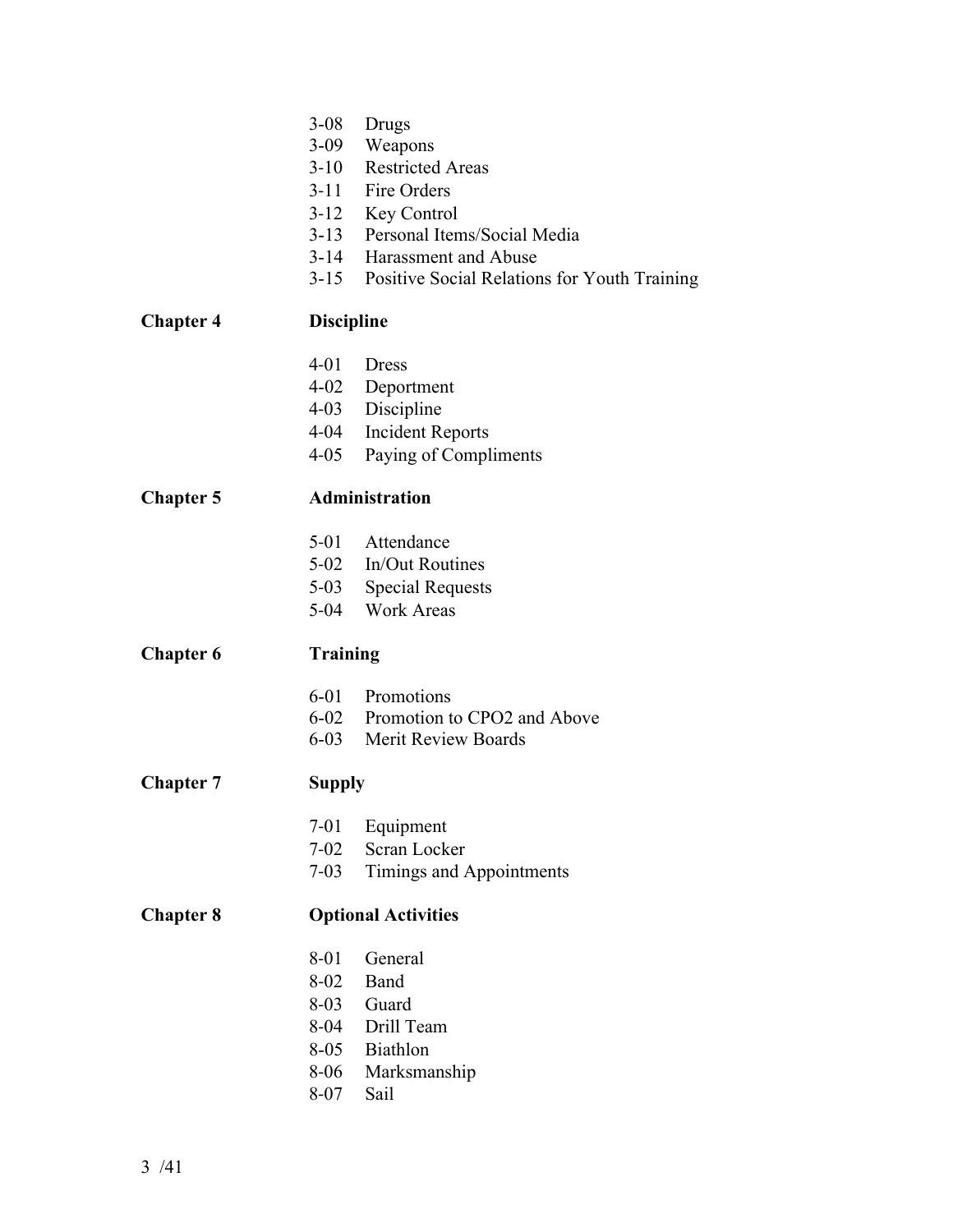# 8-08 Seamanship

# **Chapter 9 Range Procedures**

- 9-01 Safety<br>9-02 Equipm
- 9-02 Equipment<br>9-03 Setup
- 
- 9-03 Setup<br>9-04 Firing Firing Regulations
- 9-05 Emergency Procedures<br>9-06 Range Personnel
- Range Personnel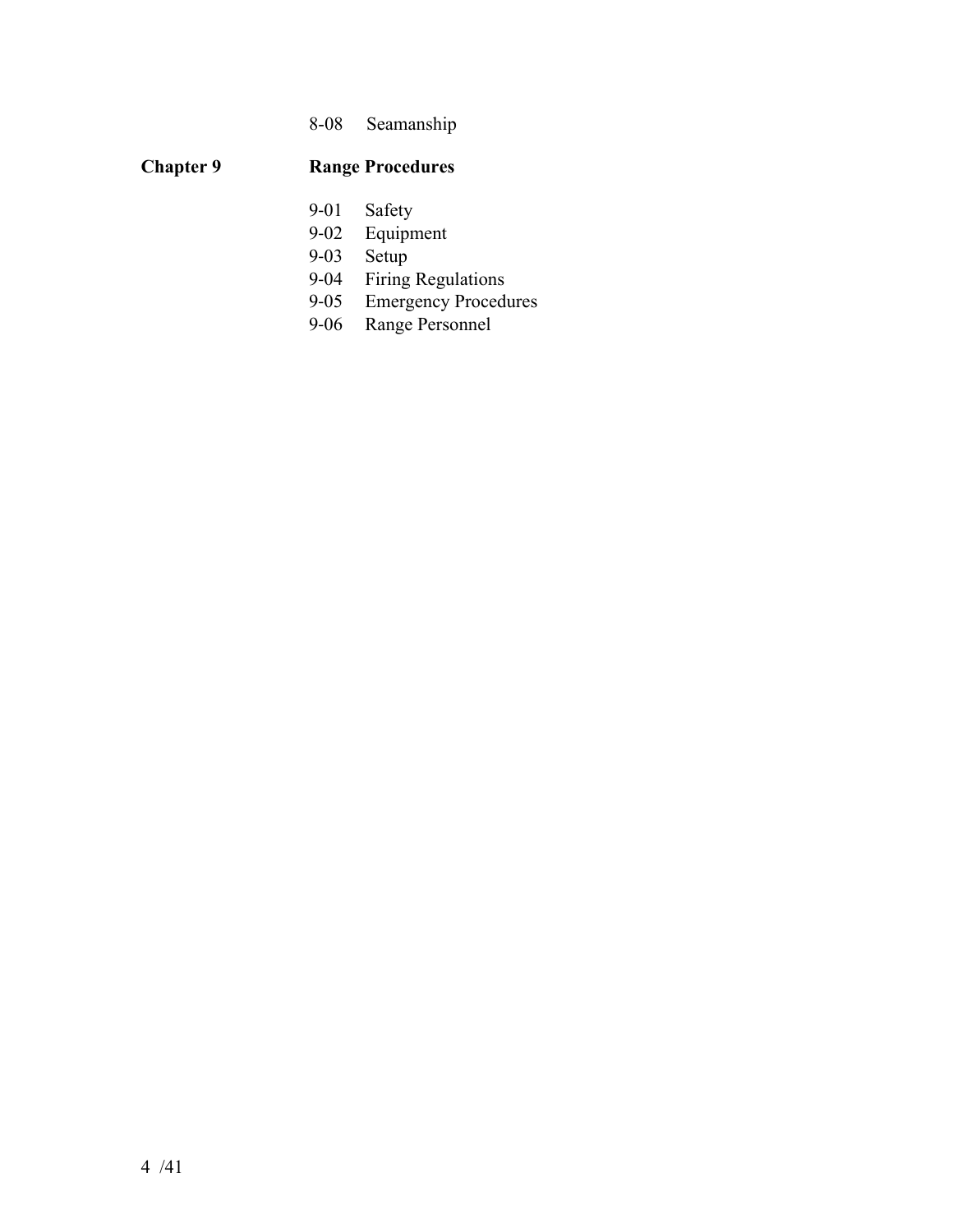# **Chapter 1 - Personnel and Organization**

## **1-01 Introduction**

- 1. Ship's Standing Orders are issued under the authority of the Commanding Officer. These Standing Orders outline the established policies and procedures as carried out by the Corps and are to be adhered to by all cadets, Civilian Instructors and Cadet Instructor Cadre (CIC) Officers.
- 2. The Standing Orders are to be reviewed by all members of the Ship's Company and signed off prior to 30 September of each training year or within 30 days of joining.
- 3. All cadets, Civilian Instructors and CIC officers will sign the Standing Orders annually indicating that they have read and will comply with all articles contained within these subject orders.
- 4. All cadets, Civilian Instructors and CIC officers who perceive a need to amend these Standing Orders may make a written application to the Commanding Officer to amend those orders that are in question. At the discretion of the Commanding Officer, Standing Orders will be amended accordingly.
- 5. Standing Orders shall be reviewed on change of command by incoming Commanding Officer. The incoming Commanding Officer shall issue amendments at his/her discretion.

#### **1-02 Definitions**

- 1. "Personnel" refers to Officers, Civilian Instructors, Non-Commissioned Members (NCMs), Volunteers and cadet members, both male and female, of the Corps unless specifically stated otherwise.
- 2. Cadet time starts when a cadet arrives at an authorized cadet activity (whether in or out of uniform), and does not end until the cadet departs the training area.
- 3. Commanding Officer (CO) refers to the officer who is officially appointed in command of the Corps.
- 4. Executive Officer (XO) refers to the officer who is officially appointed in command of the Corps when the Commanding Officer is absent. He/She is also the officer in training to eventually take over the Commanding Officer's position.
- 5. NCM refers to any Canadian Forces member or cadet from the rank of Private/Able Seaman to Chief Warrant Officer/Chief Petty Officer 1<sup>st</sup> Class.
- 6. Weekly Routine Order (WRO) refers to the schedule provided on a weekly basis of what the Corps is doing each week. WRO's may also list any new rules and regulations, dates of upcoming activities, dress policy and other important information.
- 7. Standing Orders (SO) refer to orders issued by the Commanding Officer for all personnel in the Corps to follow.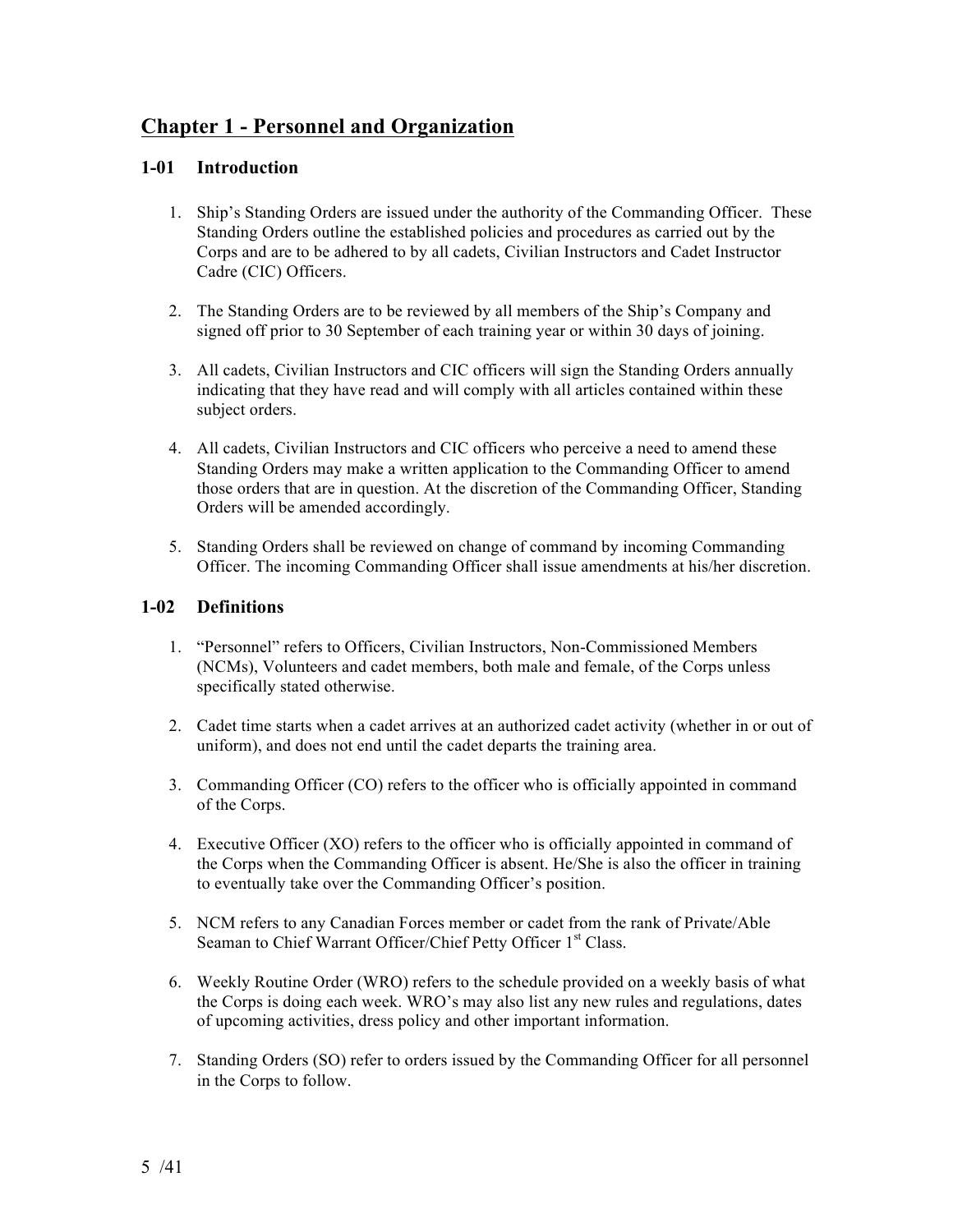## **1-03 Departments**

#### *Command*

1. The command department will consist of the following personnel:

- a. Commanding Officer
- b. Executive Officer
- c. Coxswain
- d. Chief Boatswain's Mate
- e. Chief Gunner
- f. Regulating Petty Officer
- 2. The command department will be responsible for the following:
	- a. Overseeing all corps activities
	- b. Supervision of all other departments and headquarters staff
	- c. Drill, Dress, and Deportment of all corps members
	- d. Discipline of all corps members
	- e. Safety and Security
	- f. Communication and liaison with all external parties

## *Training*

- 3. The Training Department will consist of the following personnel:
	- a. Training Officer
	- b. Assistant Training Officer
	- c. Chief of Training
	- d. Phase Training Coordinators
	- e. Temporary Instructors as Required
- 4. The Training Department will be responsible for the following:
	- a. Scheduling and carrying out all mandatory training IAW national standards
	- b. Maintaining the corps schedule of events
	- c. Maintaining and distributing training aids as required
	- d. Professional development of instructional abilities in senior cadets

#### *Administration*

- 5. The Administration Department will consist of the following personnel:
	- a. Administration Officer
	- b. Assistant Administration Officer
	- c. Ship's Writer
- 6. The Administration Department will be responsible for the following:
	- a. Maintaining updated files on all members of the unit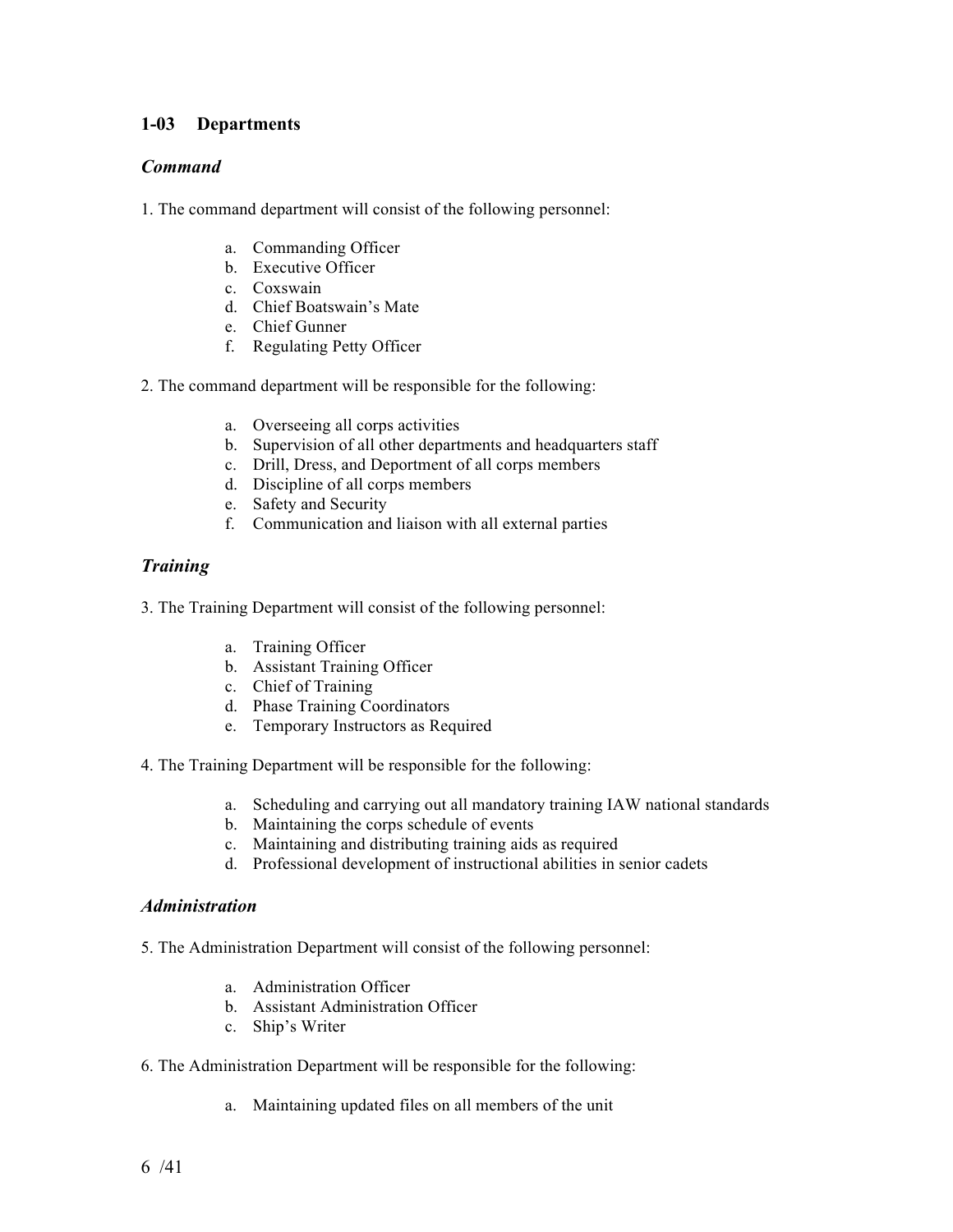- b. Tracking and recording attendance of all cadets
- c. Maintaining logs of Incoming/Outgoing correspondence
- d. Maintaining sufficient inventories of administrative supplies/equipment
- e. All other administrative duties as required
- f. Maintaining cleanliness of the ship's office

## *Supply*

7. The Supply Department will consist of the following personnel:

- a. Supply Officer
- b. Assistant Supply Officer
- c. Stores Petty Officer
- 8. The Supply Department will be responsible for the following:
	- a. Ensuring proper distribution of cadet uniforms
	- b. Verification and maintenance of DND Supply Customer Account
	- c. Verification and Maintenance of Non-Public Inventory
	- d. Maintaining updated cadet clothing records
	- e. Maintaining a Stock of Standard Uniform Items
	- f. Temporary issue of corps equipment as required
	- g. Maintaining cleanliness and orderliness of supply areas
	- h. Maintaining the corps Scran Locker

#### *Divisional*

- 9. The Divisional System will consist of the following personnel:
	- a. Divisional Officers (one per division)
	- b. Music Training Officer
	- c. Divisional Petty Officers (one per division)
- 10. Divisional Leaders will be responsible for the following:
	- a. Keeping junior cadets informed of all necessary information
	- b. Maintaining a high level of morale within their divisions
	- c. Dealing with administrative, supply and training requirements of cadets in their divisions
	- d. Conducting any necessary training not provided by the training department
	- e. Overseeing dress, discipline, and attendance within their divisions
	- f. Professional development of all junior cadets

#### *Duty Watch*

11. The Duty Watch will consist of the following personnel, assigned on a rotating schedule:

- a. Officer of the Day
- b. Petty Officer of the Day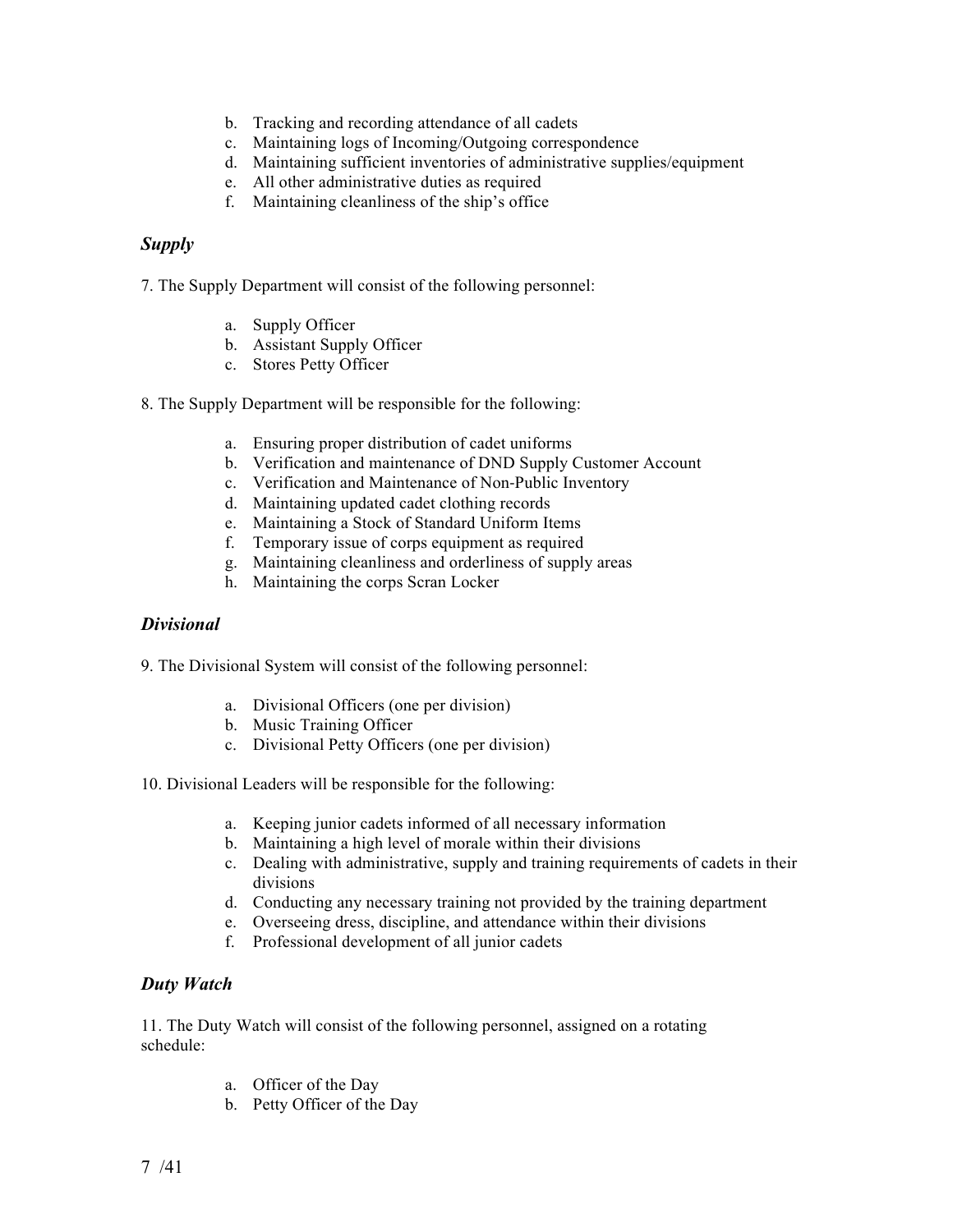c. Duty Division

12. The Duty Watch will be responsible for the following:

- a. Overseeing the ship's routing and ensuring adherence to timings
- b. Safety and security of Ship's Company during parade nights
- c. Keeping of the ship's log
- d. Cleanliness of the entire ship before, during, and after training

#### **1 04 Senior Cadet Appointments**

1. The Coxswain of the corps shall have previously served a minimum of six months in any CPO2 position, and have demonstrated consistent outstanding leadership ability. They will preferably have completed a Trade Group 3 SCSTC course in any subject area, and hold the rank of Chief Petty Officer 1st Class.

2. The Chief Boatswain's Mate (Buffer) shall have served a minimum of six months in any PO1 position, have demonstrated excellent leadership potential, and have completed, as a minimum, the Boatswain Trade Group 2 course. They shall preferably have experience in the Cadet Marksmanship Program, and hold the rank of Chief Petty Officer 2nd Class.

3. The Chief Gunner shall have served a minimum of six months in any PO1 position, have demonstrated excellent leadership potential, and have completed as a minimum the Gunnery Trade Group 2 course. They shall preferably have experience in corps guards or band, and hold the rank of Chief Petty Officer 2nd Class.

4. The Chief of Training shall have served a minimum of six months in any PO1 position, have demonstrated outstanding instructional ability, and have completed as a minimum any Trade Group 3 SCSTC course in any subject area. They will preferably hold the rank of Chief Petty Officer 2nd Class.

5. The Regulating Petty Officer shall have previously served in any leadership role in the corps for a minimum of six months, have an outstanding attendance record, and a demonstrated excellent personal uniform standard. They shall hold the rank of Petty Officer 1st Class.

6. Corps Gunners will preferably have completed a minimum of Trade Group 2 at summer training, have experience in the corps guard or band, have completed Phase IV LHQ Training, and have a proven exceptional ability to perform drill. They shall preferably hold the rank of Petty Officer 1st Class.

7. The Ship's Writer will preferably have completed any Trade Group 2 course at summer training, have completed Phase IV LHQ training, and have a proven exceptional organizational ability. They shall preferably hold the rank of Petty Officer 1st Class.

8. Stores Petty Officers shall preferably have completed any Trade Group 2 course at summer training, have completed Phase IV LHO training, and have proven organizational ability. They may hold the rank of Petty Officer 1st or 2nd Class.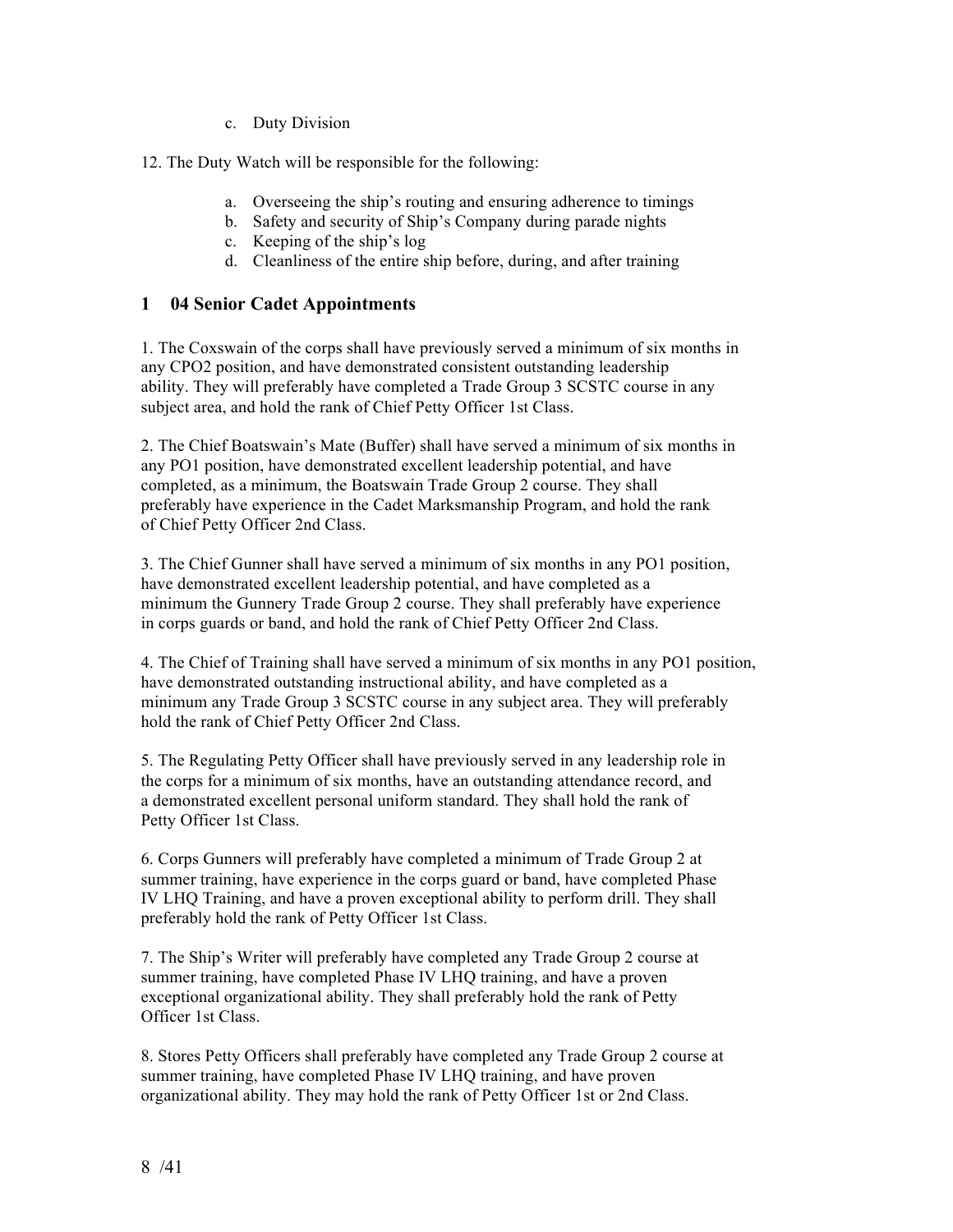9. Divisional Petty Officers shall preferably have completed any summer training course, and have experience as 2nd in command or a corps division. They may hold the rank of Petty Officer 1st or 2nd Class.

#### **1 05 Communication**

1. The Commanding Officer (and sometimes in concert with the North Bay Branch President) will be responsible for all written, verbal and electronic communication to and from:

- a. RCSU(C) and the Area Cadet Officer
- b. Navy League of Canada (North Bay Branch) through the Sea Cadet Liaison
- c. ML Troy Armoury
- d. The Royal Canadian Legions
- e. Other Cadet Units and Navy League Cadet Corps
- f. Community groups such as the RCNA

2. All written, verbal and electronic communication between the corps and parents will normally be through the Commanding Officer; however, staff may be permitted to communicate with parents if delegated by the CO.

3. Parents meetings conducted by the commanding officer will be held typically after CO's parade on the last Wednesday of each month.

4. The cadet unit website www.104brilliant.com will be updated regularly.

5. The commanding officer will disperse all necessary information to all other personnel in the corps.

6. From time to time the commanding officer may assign any other adult member to communicate with external parties.

7. The commanding officer shall always be copied on all external communications.

## **Chapter 2**‐ **Terms of Reference**

## **2**‐**01 Commanding Officer**

1. The Commanding Officer (CO) of a cadet corps/squadron is responsible to the Commanding Officer Regional Cadet Support Unit (Central) for all cadet matters pertaining to that corps/squadron and for the training and administration of officers of the Cadet Instructors Cadre (CIC), civilian instructors and cadets serving with his/her corps/squadron.

2. The Commanding Officer of a cadet corps/squadron is the Commanding Officer of the cadets and the immediate supervising officer of the cadet corps/squadron staff. The CO RCSU (Central) is the designated Commanding Officer of all personnel assigned to cadet duties in Central Region. The Commanding Officer of a cadet corps/squadron is not a designated commanding officer in accordance with the provisions of QR&O 1.02 and cannot exercise the disciplinary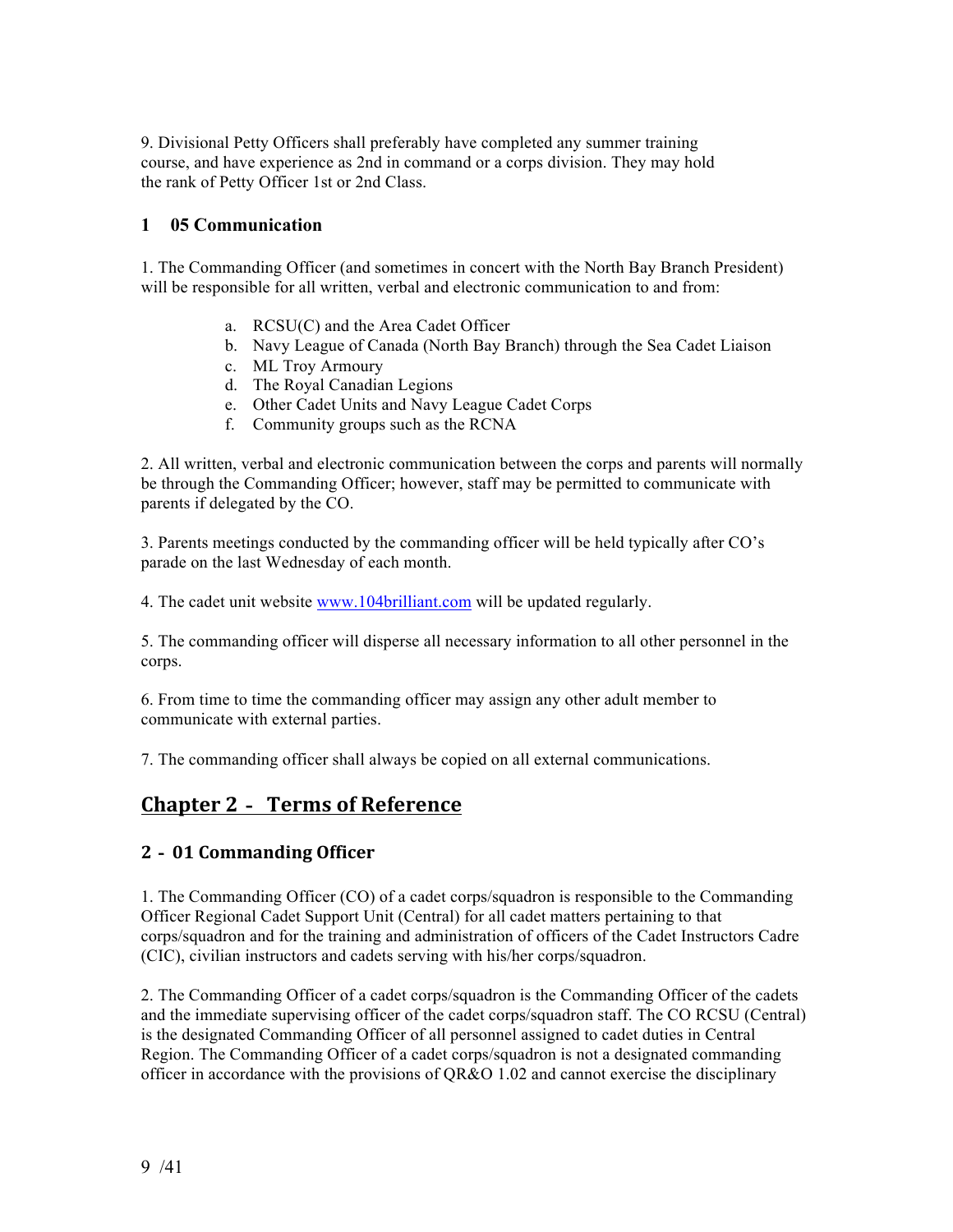powers of a commanding officer over subordinate members of the Canadian Forces as per QR&O chapter 101.

3. The Commanding Officer of a cadet corps/squadron shall be responsible for the following:

- a. ensuring that safety is incorporated in all aspects of the corps/squadron and that he/she supports the region general safety program;
- b. ensuring that environmental stewardship is incorporated in all aspects of the corps/squadron and that he/she supports the region environmental policy;
- c. ensuring that a harassment free corps/squadron is maintained and that he/she she supports the department harassment policy;
- d. ensuring that ethical behaviour is incorporated in all aspects of the corps/squadron and that he/she supports the department ethics policy;
- e. ensuring that all activities for which he/she is responsible are conducted efficiently, effectively, economically and ethically;
- f. leading assigned officers, civilian instructors, volunteers and cadets and managing allocated resources in the most efficient, effective, economical and ethical manner that will optimize the direct or indirect benefit that cadets receive from the cadet programme;
- g. complying with the regulations and orders as issued by the Minister of National Defence and the Canadian Forces such as those with respect to security, military law and financial accountability;
- h. keeping officers, civilian instructors and cadets fully acquainted with the regulations and instructions issued by higher authority;
- i. being responsible for the professional development of all corps/squadron CIC officers including himself/ herself and ensuring they receive the training required by their appointments and terms of service;
- j. directing and supervising all duties of personnel under his/her control;
- k. appointing qualified officers to the following duties, ensuring deputies are provided during prolonged absence:
	- (1) Administration Officer (Admin O);
	- (2) Supply Officer (Sup O);
	- (3) Training Officer (Trg O); and
	- (4) Unit Cadet Conflict Management Advisor (UCCMA).
- l. appointing cadets to cadet duties and responsibilities within the corps/squadron;
- m. ensuring that proper supply, administration, financial and training orders and procedures are carried out;
- n. bringing to the notice of the CO RCSU (Central) of any CIC officers or civilian instructors who:
	- (1) are distinguished for proficiency in their duties,
	- (2) from incapacity or apathy, are deficient in the knowledge or execution of their duties,
	- (3) do not afford him/her the support which he/she has a right to expect, and
	- (4) conduct themselves in a manner detrimental to the corps'/squadron's efficiency or in a manner that would bring discredit to the corps/squadron and/or the Canadian Forces;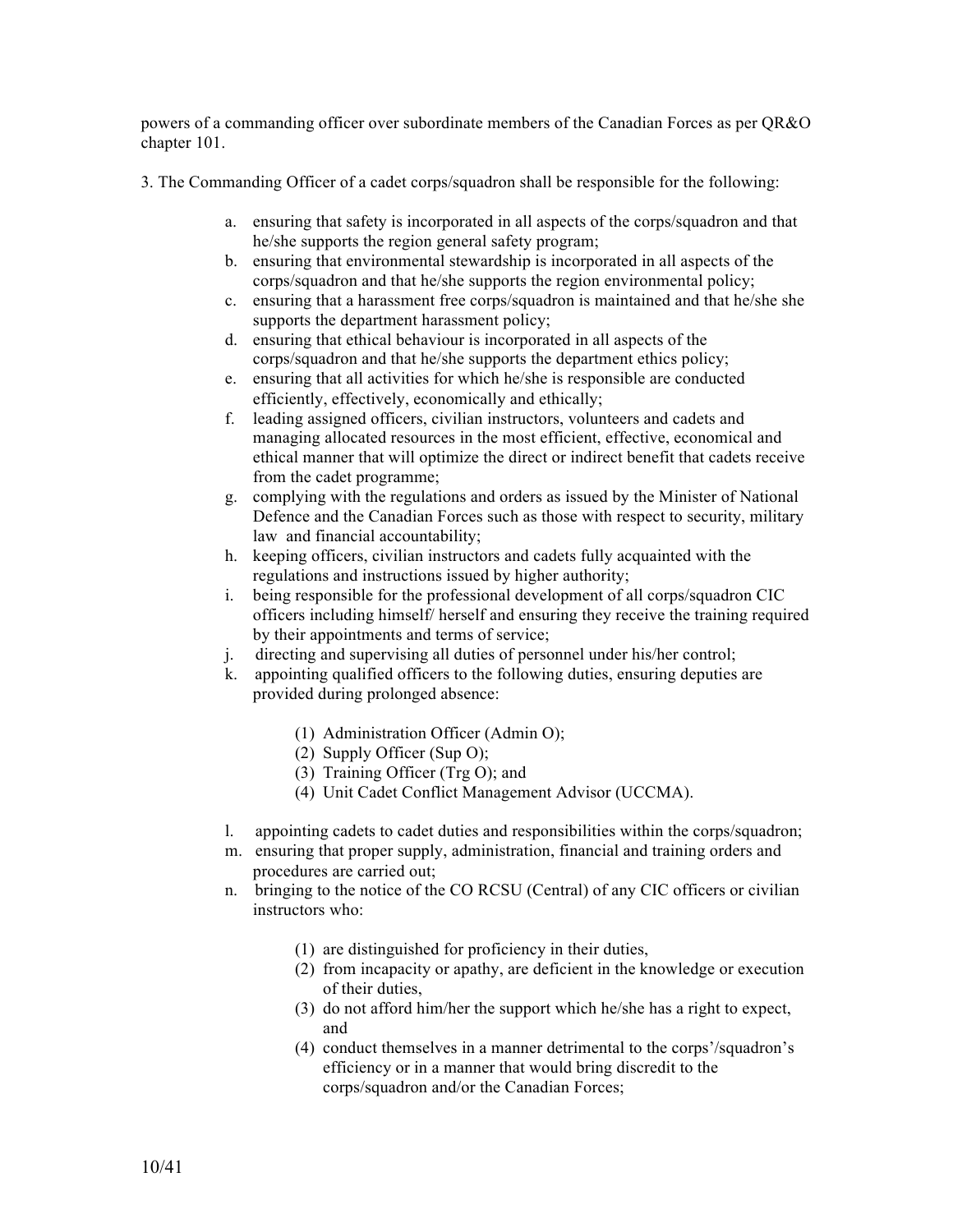- o. ensuring another officer on the corps/squadron's staff is familiar with all corps/squadron procedures and is prepared to assume command either upon succession of or during prolonged absence of the Commanding Officer;
- p. ensuring a thorough turn-over to a successor;
- q. in concert with the sponsoring committee, fostering and maintaining good public relations for the corps/squadron and the CCO by:
	- (1) encouraging involvement of the corps/squadron in local community activities to enhance its image in the eyes of the public,
	- (2) having good relations with parents or guardians with respect to training, progress of cadets and activities of the corps/squadron and CCO, and
	- (3) ensuring that the dress, deportment and behaviour of both officers and cadets are always a credit to the CCO;
- r. working cooperatively with the sponsoring committee to achieve the maximum advantage to the cadets by encouraging the efforts of the sponsoring committee;
- s. in consultation with the sponsoring committee, recommending enrolment and commanding officer appointment, of officers of the cadet corps/squadron;
- t. recommending and documenting the appointment and relinquishment of civilian instructors in accordance with current policies;
- u. maintaining the following documents in accordance with current directives:
	- (1) personnel records showing the strength of the cadet corps/squadron,
	- (2) personnel records for officers and civilian instructors on strength with the corps/squadron,
	- (3) personnel records showing the name, age, date of enrolment and departure of each cadet,
	- (4) records of attendance of the instruction and the training progress of
	- (5) current cadets, and
	- (6) such other personnel information as is required to enable periodic returns to be completed;
- v. ensuring that cadets are medically and physically fit to undertake the activities and training which they are expected to perform during local HQ or summer training;
- w. immediately reporting the death of an officer, civilian instructor or cadet of his/her corps/squadron to the Detachment Commander NOA and advising the sponsoring committee and/or affiliated unit;
- x. immediately documenting (CF 98 or DND 2299) and reporting to the Detachment, appropriate elemental office and the sponsoring committee and/or affiliated unit any injury incurred during corps/squadron training that required medical treatment, that resulted in absence from duty for 48 hours or more, that may result in permanent disability and any other injury except a minor injury such as a superficial cut or bruise;
- y. reporting any significant incident/occurrence that may cause public interest or inquiries to the Detachment Commander;
- z. ensuring that material provided by DND, the affiliated unit or other assisting agency and any monies provided by the sponsoring committee or affiliated unit or raised by the corps/squadron is properly used for the benefit of the cadets and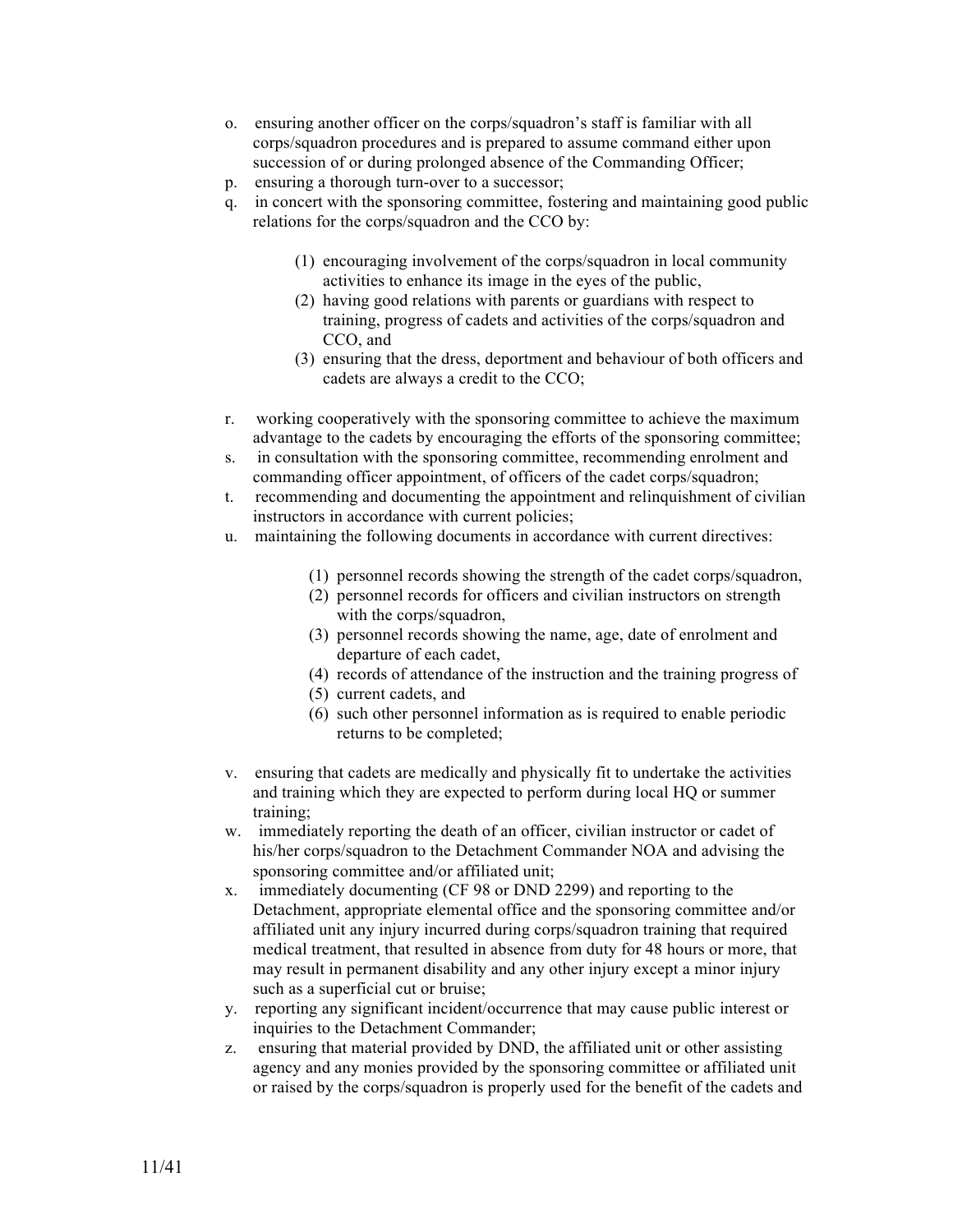the corps/squadron, accounted for and returned, as applicable, in accordance with terms established by the providing organization;

- aa. ensuring that reports and returns are made regularly and promptly;
- bb. being appointed the corps/squadron's Distribution Account holder;
- cc. ensuring that:
	- (1) clothing and equipment are not demanded in excess of needs or applicable entitlement scales,
	- (2) clothing equipment and documents are properly safeguarded,
	- (3) officers, civilian instructors and cadets return all issued DND clothing and equipment once their active participation in a cadet organization has ceased at the corps/squadron,
	- (4) records of equipment issued and returned are kept in accordance with instructions, and
	- (5) ensure that supply returns are promptly made;
- dd. immediately on discovery, reporting the loss or damage of DND equipment to the respective support base/station and Detachment Supply NCO; and
- ee. undertaking other duties as assigned by the Detachment Commander and CO RCSU (Central) or the Staff Officer 2 - Sea, Land or Air as applicable.

#### **2 02 Executive Officer**

1. The Executive Officer is responsible to the Commanding Officer of the corps, and is responsible for the following:

- a. Overseeing the day-to-day operations of the cadet unit;
- b. The drill, discipline, physical fitness, and deportment of the ship's company;
- c. The coordination of all corps Drill and Ceremonial practices and procedures;
- d. In conjunction with the CO, ensuring the Ship's Company personnel is informed of all necessary information;
- e. Acting as the divisional officer for all adult staff members and headquarters Division<sup>.</sup>
- f. Overseeing all operations of the duty division;
- g. The supervision of the day-to-day operations of the Administration, Training, Supply, and Divisional Departments, as well as the corps coxswain;
- h. Coordination and Supervision of corps optional activities (ie: Guard, Band, Marksmanship, Biathlon, etc…);
- i. acting as Second-in-Command of the corps/squadron;
- j. keeping the CO informed of all events and occurrences;
- k. ensuring the cleanliness of the establishment and grounds by conducting rounds of the corps/squadron during training parades; and
- l. performing other duties as assigned by the CO.

#### **2 03 Training Officer**

- 1. The Training Officer will be Responsible to the Commanding Officer for the following:
	- a. Effecting the planning and Coordination Necessary to implement mandatory training IAW national standards;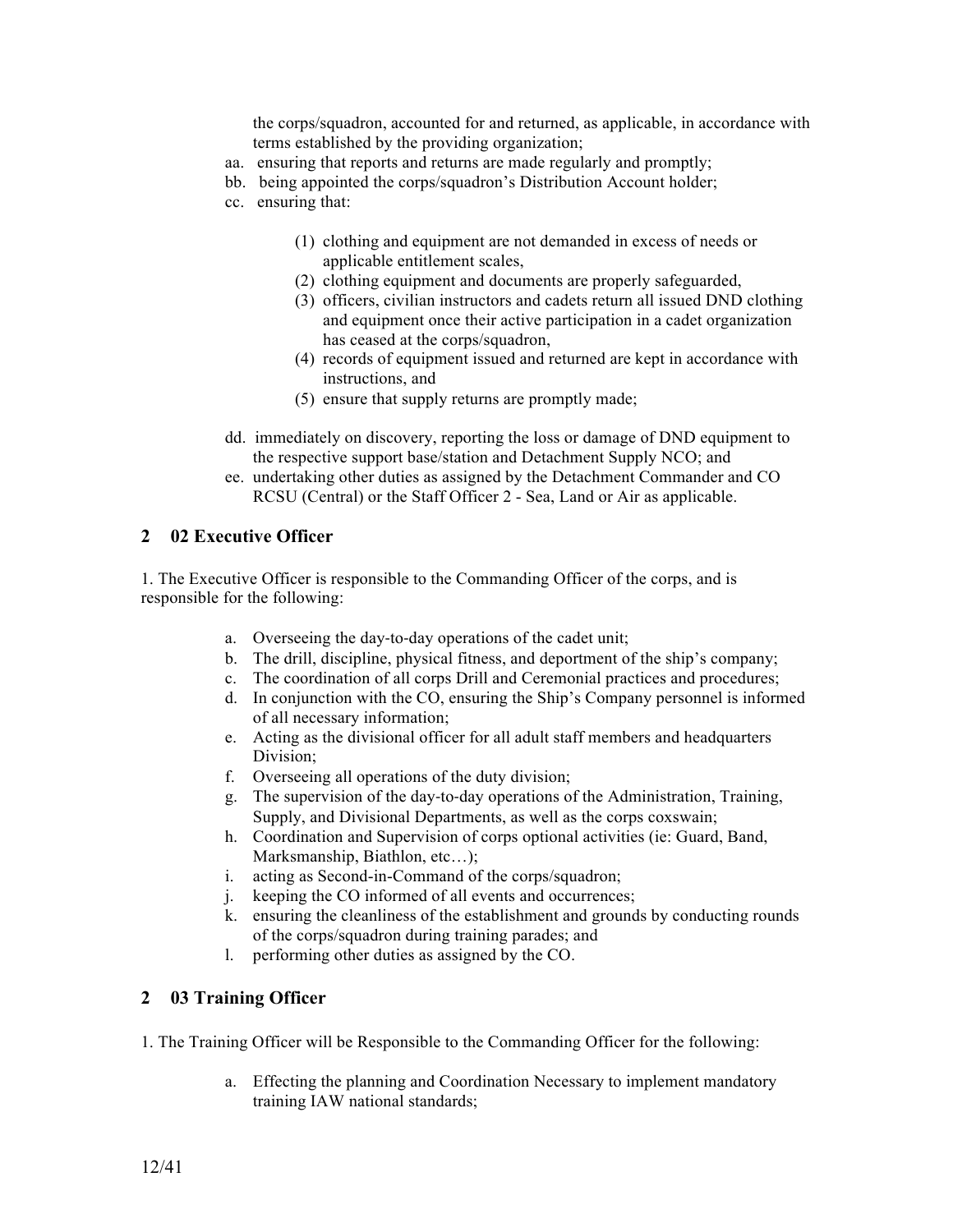- b. ensuring that safety is incorporated in all aspects of the corps/squadron and that he/she supports the region general safety program;
- c. ensuring that environmental stewardship is incorporated in all aspects of the corps/squadron and that he/she supports the region environmental policy;
- d. arranging for guest speakers and other voluntary instructors to supplement corps/squadron staff;
- e. advising the CO on, and coordinate the corps/squadron's special training projects, exercises and citizenship tours;
- f. ensuring the corps/squadron is in possession of all required training material and reference manuals;
- g. organizing cadet corps/squadron drill, ceremonial parades and inspections;
- h. ensuring that the training program is completed;
- i. recommending cadet promotions as required and informing the Administration Officer of all promotions;
- j. performing other duties as assigned by the CO or XO.
- k. Ensuring all administrative actions are taken in regard to mandatory training objectives;
- l. Ensuring that training material and reference manuals are available as required;
- m. Supervising Phase Training Coordinators in the preparation and presentation of the courses;
- n. Assignment, scheduling, and professional development of instructors;
- o. Maintenance of up-to-date Fortress training records and qualifications for all cadets;
- p. Submission of Request for Service and Support (RSS) forms for all activities to the CO; and
- q. Any other duties as assigned by the CO or XO.

#### **2 04 Administration Officer**

1. The Admin O is responsible to the corps/squadron Commanding Officer (CO) for the efficient and effective administration of all unit administrative functions and shall make available all orders and instructions to officers and civilian instructors requiring information or assistance.

2. The Admin O shall be responsible for the following:

- a. Creation and maintenance of both paper and electronic (Fortress) files for all cadets;
- b. Preparation of weekly nominal roles and up-to-date maintenance of Fortress attendance records;
- c. initiating and maintaining personnel files on each cadet including name, date of enrolment and departure, address changes, training courses, cruises, weekend exercises, training progress, awards, recognitions and any other pertinent information;
- d. preparing and expediting all reports and returns, documentation and other correspondence for the CO's signature;
- e. organizing the correct circulation of all incoming and outgoing correspondence, orders or directives;
- f. maintaining the corps/squadron filing system;
- g. Maintenance of the Incoming/Outgoing Correspondence Register;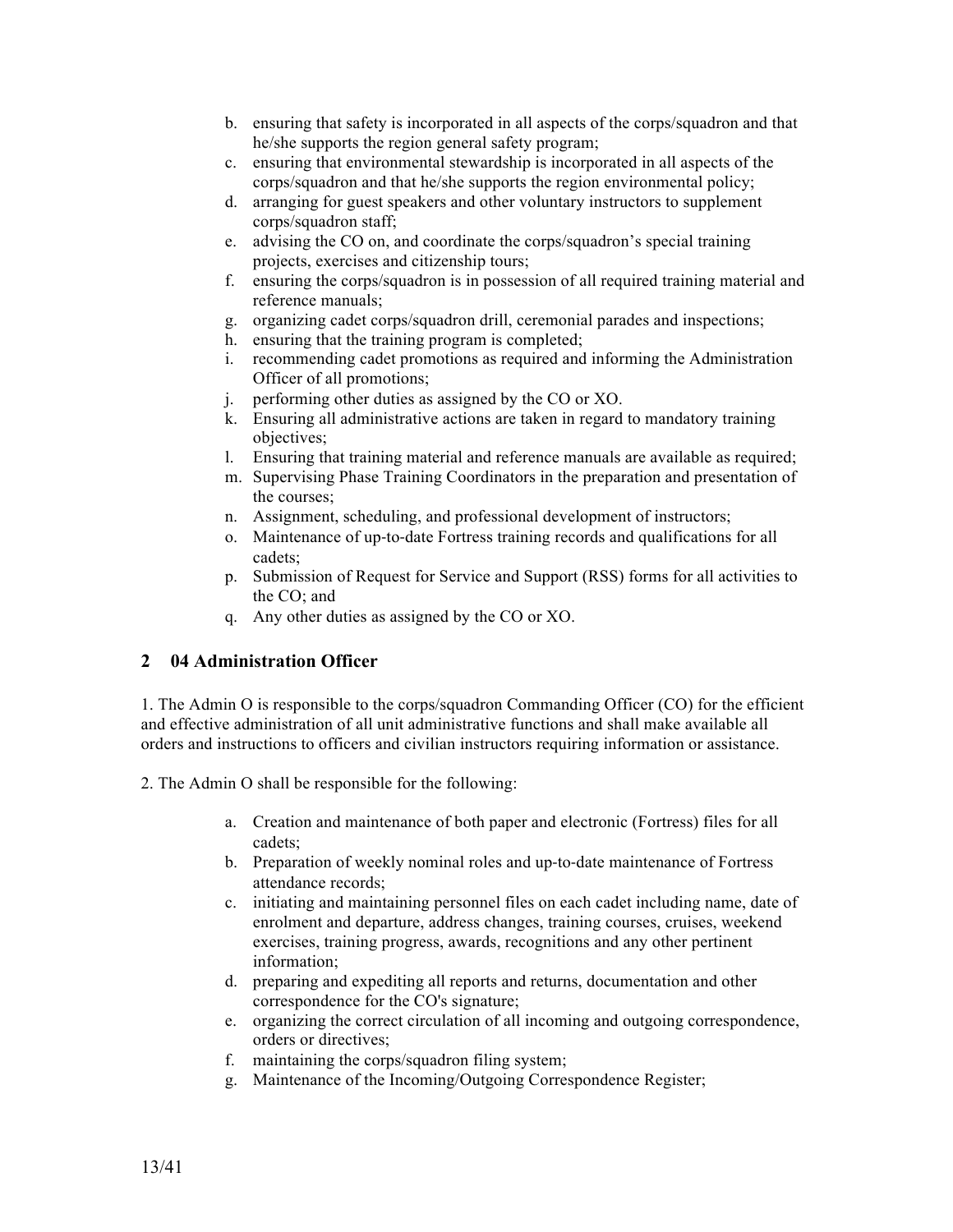- h. Maintenance and Inventory of all Administrative Forms, Supplies, and Equipment.
- i. ensuring the accessibility of reference material to instructional staff;
- j. maintaining the custody and control of all relevant publications and entering of amendments on receipt;
- k. ensuring prompt and proper submission of all claims arising from corps/squadron exercises in accordance with the Detachment Administrative Aid Memoire;
- l. advising the Supply Officer of names of cadets enrolled and released from the corps/squadron;
- m. ensuring all new cadets meet the necessary joining requirements;
- n. ensuring all new cadets receive enrolment documentation and return the documentation within one week, complete and accurate;
- o. Maintenance of divisional lists and phone lists;
- p. Maintenance of medical records and personal emergency notifications for all cadets;
- q. Cleanliness of the ship's office and administrative areas;
- r. actioning and advising those concerned with inter-corps/squadron transfers;
- s. ensuring all officers are in possession of a valid Canadian Forces Reserve Identification; and
- t. Any other duties as assigned by the CO or XO.

## **2 05 Supply Officer**

1. The Sup O shall be responsible to the corps/squadron Commanding Officer (CO) for the security and care of all material issued to or purchased by the corps/squadron.

2. The Sup O shall be responsible for the following:

- a. maintaining the following records affecting the accounting of material on issue or temporary loan to the unit:
	- (1) voucher register,
	- (2) voucher files,
	- (3) customer account, and
	- (4) individual loan cards;
- b. demanding, receiving and returning all equipment in accordance with established DND procedures and authorized scales of issue;
- c. conducting cadet kit inspections as required, but at least once annually;
- d. ensuring the security and care of all material, in particular weapons and ammunition;
- e. ordering, receiving, issuing, and exchanging material;
- f. The inventory and maintenance of uniform parts, DND Equipment, and non-public inventory;
- g. undertaking measures for recovering uniforms from cadets no longer parading with the corps/squadron;
- h. ensuring no uniforms are returned to Supply without first obtaining an Out Routine from the Administration Officer;
- i. preparation of supplies for any training weekend;
- j. upkeep of a Scran Locker;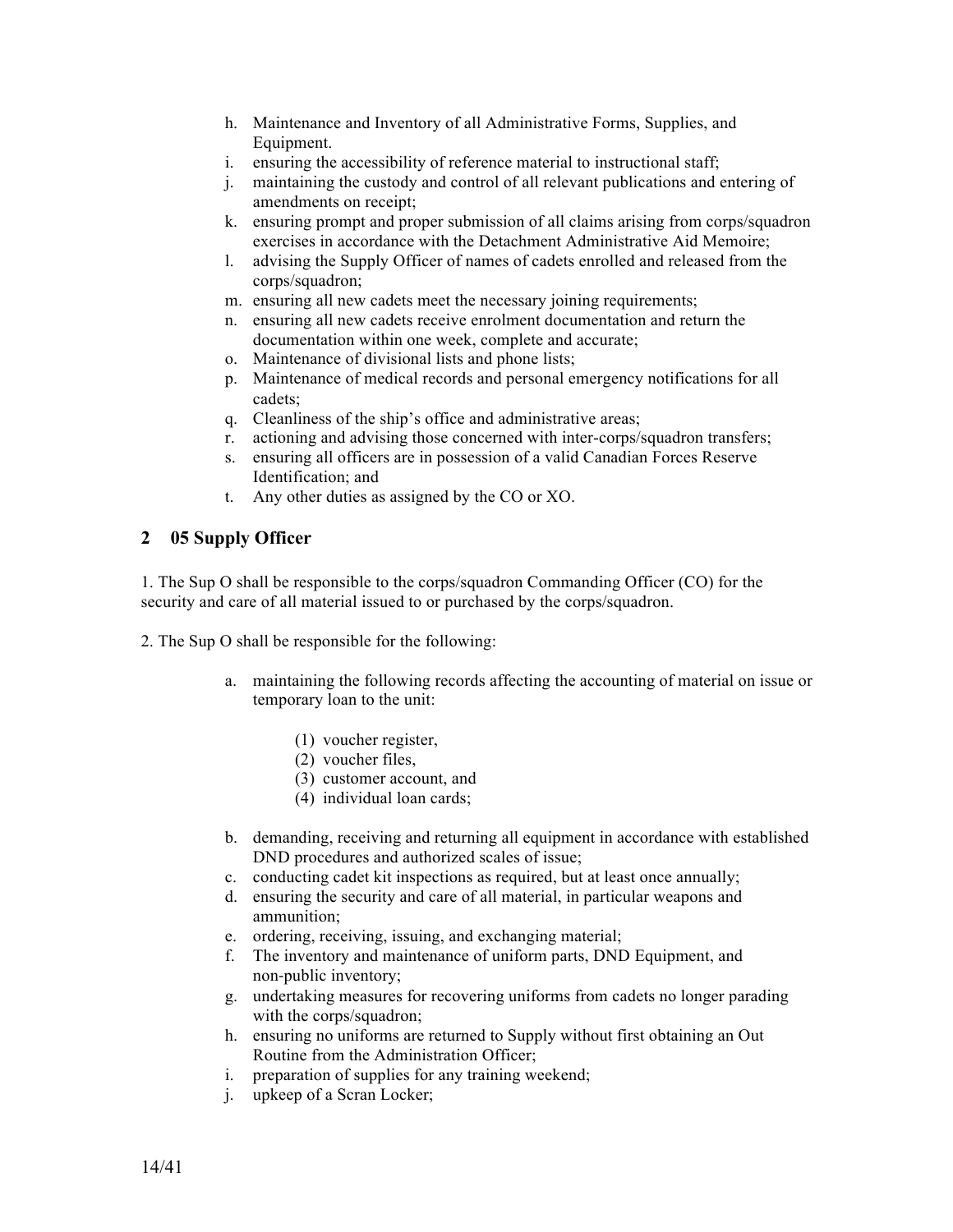- k. carrying out corps/squadron Customer Account Verification at:
	- (1) designated intervals,
	- (2) on appointment of a new Sup O, and
	- (3) on change of CO;
- l. submitting a written report to the CO on discovery of loss or damage of material;
- m. arranging for cleaning of returned uniform articles before re-issuing; and
- n. performing other duties as assigned by the CO.

## **2 06 Divisional Officer**

1. Divisional Officers will be Responsible to the Executive Officer for the following:

- a. the discipline, non-mandatory training, and welfare of the cadets within their respective division;
- b. Ensuring that divisional cadets are dressed in the required order of dress and maintain a high standard of dress;
- c. overseeing Divisional Petty Officers in performing their duties;
- d. ensuring the Chain of Command is strictly adhered to;
- e. integration of new cadets into the division;
- f. monitoring of attendance of cadets in the division and following up on AWOL's as required with phone calls;
- g. being present at any disciplinary reviews conducted by the Coxswain, Executive Officer, or Commanding Officer;
- h. Divisional morale and standards; and
- i. Any other duties as assigned by the Executive Officer or Commanding Officer.

## **2 07 Assistant Training Officer**

1. The Assistant Training Officer will be responsible to the Training Officer for the following:

- a. creating schedules of formal evaluations for instructors and evaluating or assigning evaluations as required;
- b. keeping records of instructional evaluations;
- c. keeping the training officer informed of instructor progress and developmental requirements;
- d. identifying instructor difficulties and ensuring that the Phase training coordinator is aware of problems and working towards a solution (and providing assistance with this as required);
- e. performing the duties of the Phase IV Training Coordinator; and
- f. any other duties as required and assigned.

## **2 08 Phase Training Co-ordinator (Phase Officer)**

1. Phase Training Co-ordinators will be responsible to the Training Officer for the following: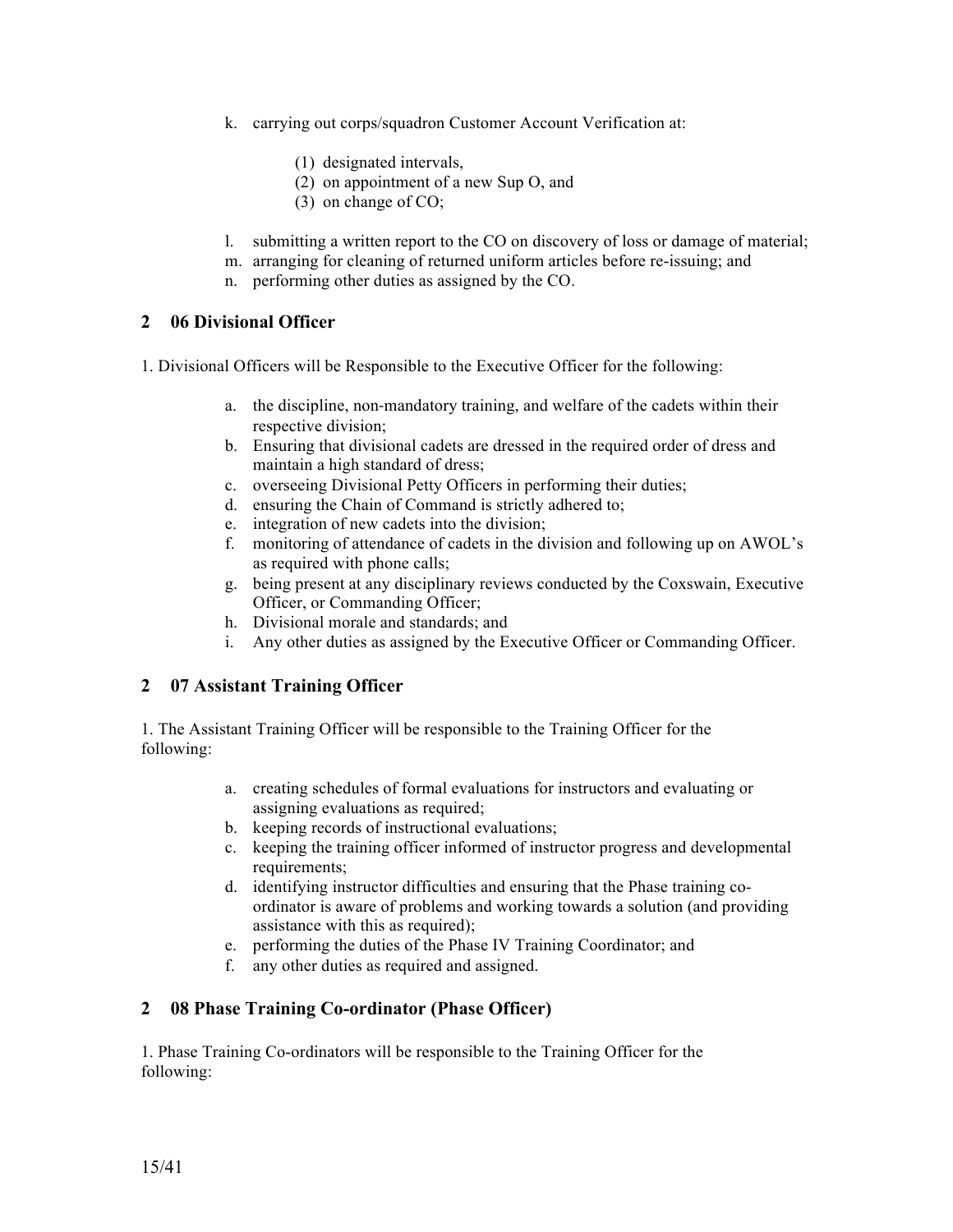- a. ensure that the cadets are supervised at all times, except when released by an instructor;
- b. ensuring the training schedule for their respective phase is followed properly;
- c. assist and supervise instructors as required;
- d. keep a log for any type of problems that arise and their solutions;
- e. communicate with the staff on a regular basis;
- f. be in uniform at all times, except when otherwise directed (i.e. sports nights);
- g. ensure equipment is available and picked up prior to required time;
- h. ensure the training schedule and course training standards are followed;
- i. prepare lesson plans and training aids as required;
- j. assisting in the maintenance of cadet training records;
- k. ensure proper safety procedures and emergency response plans are known by staff; and
- l. any other tasks assigned by the Commanding Officer or Training Officer.

## **2 09 Recruiting & Unit Information Officer**

1. The Recruiting & Unit Information Officer will be responsible to the Executive Officer for the following:

- a. co-ordinating all recruiting campaigns as required;
- b. integration of new cadets into the corps and divisional system, and
- c. co-ordination of enrollment packages with new parents;
- d. ensuring completion of the New Entry Training in consultation with the Training Officer;
- e. co-ordinating Swearing-In Ceremonies;
- f. writing letters and preparing media releases as required and assigned by the Commanding Officer;
- g. return any inquiries related to recruiting or public information; and
- h. any other duties as assigned by the CO or XO.

## **2 10 Music Training Officer**

1. The Music Training Officer is part of the divisional system and reports to the Executive Officer for the following duties:

- a. training all corps musicians IAW Technical Standards for Cadet Musicians;
- b. maintenance and inventory of all music supplies and equipment;
- c. creating and following a training schedule for band rehearsals;
- d. coordinating instructors for sectionals and private lessons;
- e. maintaining the corps music library;
- f. selecting and preparing music and assigning parts for the corps band;
- g. ensuring a high standard of musical ability; and
- h. any other duties as assigned by the CO or XO.

2. Depending on staff availability, the Music Training Officer may be required to also be the divisional officer for the Band division.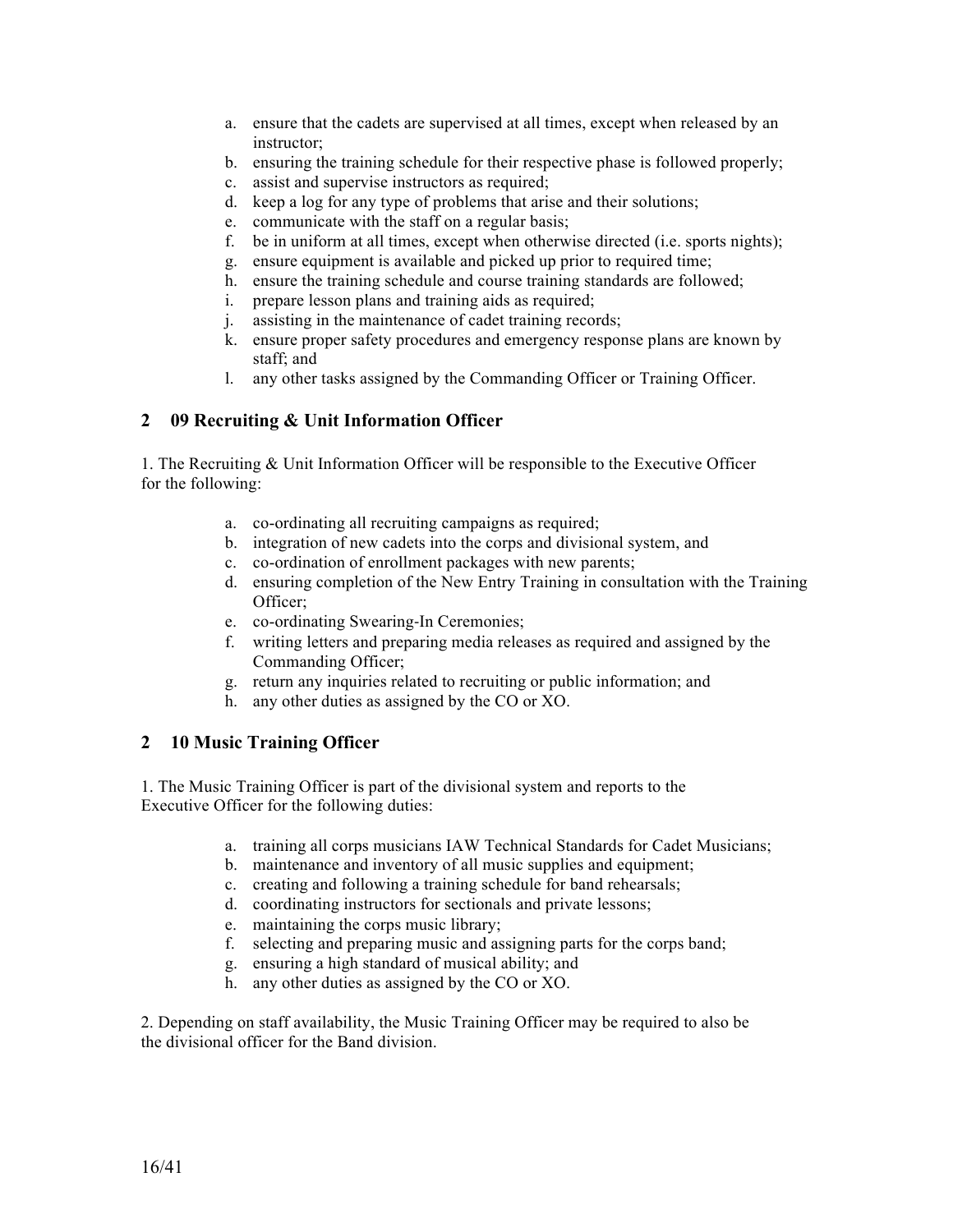## **2 11 Coxswain**

1. The Coxswain shall be the highest ranking senior cadet in the corps, and will be responsible to the Commanding Officer for the following:

- a. ensuring the proper conduct and discipline of the ship's company;
- b. advising appropriate divisional leaders of pending disciplinary action;
- c. supervising the Chief Boatswain's Mate, Chief Gunner, Chief of Training, Regulating Petty Officer, and Divisional Petty Officers in their duties;
- d. maintaining the morale of the corps;
- e. liaise between Officers and NCMs;
- f. encourage Senior NCMs to provide suggestion for corps activities (including written plan, costs, etc);
- g. ensure all cadet personnel meet all timings;
- h. supervise corps phoning system;
- i. organize corps events and submit written plan to Training Officer;
- j. develop qualities of leadership in followers;
- k. handle corps level disciplinary action (i.e. behaviour);
- l. organize regular NCM meetings;
- m. provide report on all corps issues to Commanding Officer and Training Officer;
- n. command the corps during all drill parades;
- o. assist in the implementation of the Corps Training Program;
- p. attendance at all corps activities;
- q. maintaining a thorough knowledge of the duties and responsibilities of all senior cadets;
- r. being responsible for the general conduct of the corps;
- s. convey any general interest or suggestion from the lower deck to the Executive Officer;
- t. maintaining a personal high standard of drill, dress, and deportment;
- u. having a thorough knowledge of general cadet subjects and corps standard operating procedures; and
- v. any other duties as assigned by the CO or XO.

## **2 12 Chief Boatswain's Mate**

1. The Chief Boatswain's Mate will be responsible to the Coxswain for performing the following duties:

- a. overseeing the Ship's Writer and Stores Petty Officers in the carrying out of their duties and their general conduct and discipline;
- b. overseeing the efficient operation of the duty watch;
- c. performing instruction of seamanship training as assigned by the training department;
- d. conducting regular security rounds, and supervising the security of the ship;
- e. maintenance and inventory of all seamanship and marksmanship supplies and equipment;
- f. conducting all ceremonial procedures regarding seamanship and communications;
- g. ensuring all timings are strictly adhered to;
- h. maintaining a personal high standard of drill, dress, and deportment;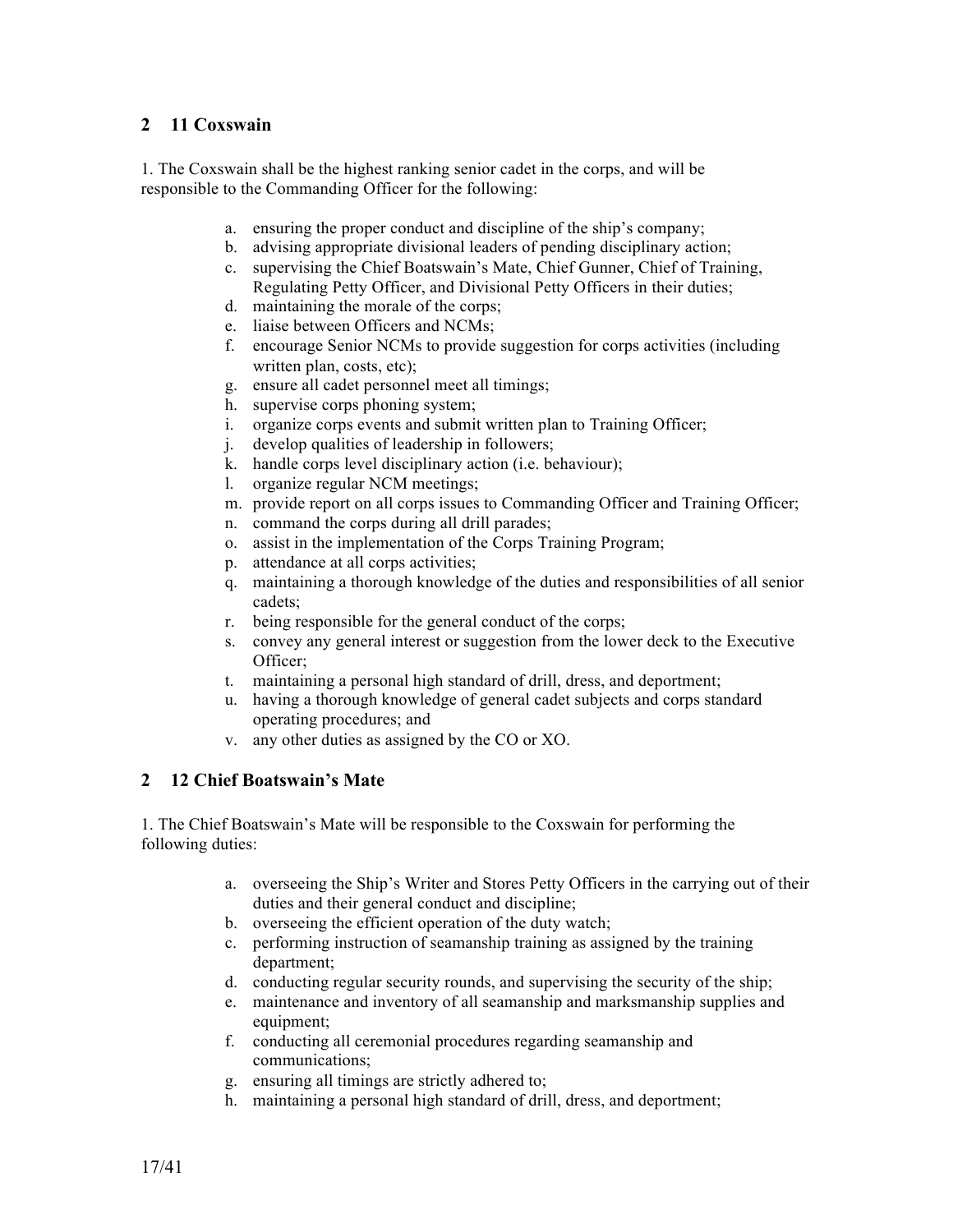- i. having a thorough knowledge of general cadet subjects and corps standard operating procedures; and
- j. any other duties as assigned.

## **2 13 Chief Gunner**

1. The Chief Gunner will be responsible to the Coxswain for performing the following duties:

- a. being thoroughly conversant with the methods, procedures, and instructions relating to drill as prescribed in the CFP 201, CFP 202, and the Sea Cadet Manual of Drill and Ceremonial;
- b. overseeing the Corps Gunner(s) in carrying out of their duties, as well as their general conduct and discipline;
- c. performing instruction of Drill training as assigned by the Training Department, and assisting in the monitoring of drill instruction;
- d. assisting Divisional leaders in building and maintaining divisional drill standards;
- e. ensuring a high quality of drill is maintained for all senior cadets;
- f. falling in the ship's company for all parades and reporting to the Coxswain;
- g. assigning and maintaining the corps parade state;
- h. overseeing all physical fitness activities within the corps, and ensuring a high level of physical fitness;
- i. assisting the RPO in maintaining high uniform standards within the corps;
- j. maintaining a personal high standard of drill, dress, and deportment;
- k. having a thorough knowledge of general cadet subjects and corps standard operating procedures; and
- l. any other duties as assigned.

## **2 14 Chief of Training**

1. The Chief of Training will be responsible to the Coxswain for performing the following duties:

- a. ensuring adherence to the training schedule as set out by the Training Officer;
- b. supervising the New Entry Training Petty Officer, and temporarily assigned Senior Cadet Instructors in the performance of their duties;
- c. co-ordinating the planning and scheduling of all training resources including audio-visual equipment, visual aids, books, manuals, posters, and classrooms;
- d. instructing classes as assigned by the Training Department;
- e. performing regular rounds of training classes;
- f. maintenance and inventory of the bank of master lesson plans;
- g. maintenance and inventory of all training resources and visual aids;
- h. monitoring of junior instructors;
- i. maintaining a personal high standard of drill, dress, and deportment;
- j. having a thorough knowledge of general cadet subjects and corps standard operating procedures; and
- k. any other duties as assigned.

## **2 15 Regulating Petty Officer**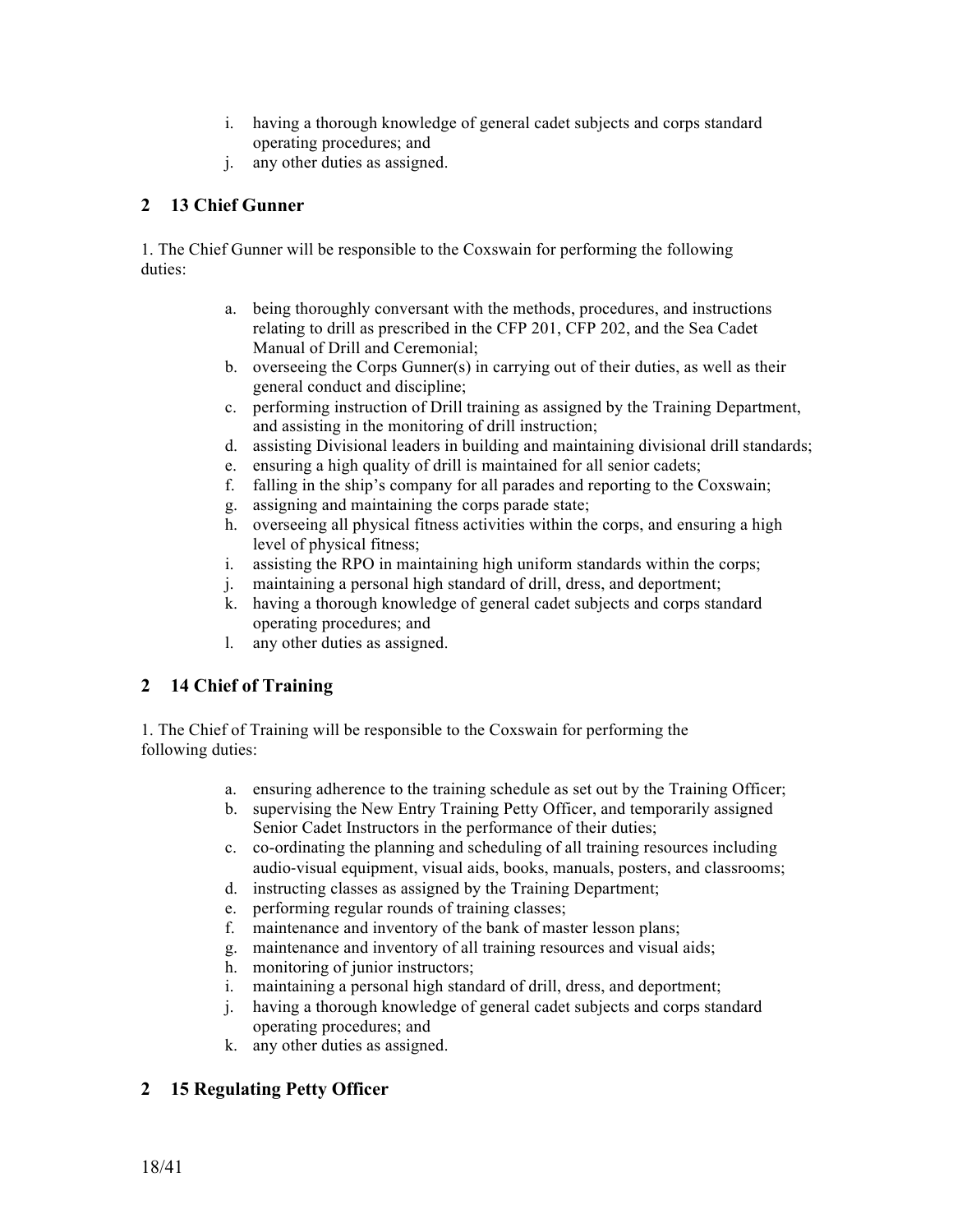1. The Regulating Petty Officer will be responsible to the Coxswain for performing the following duties:

- a. responsible for overseeing and maintaining a high standard of dress within the corps;
- b. responsible for overseeing attendance and following up on Absent without Leave cases;
- c. assisting the coxswain in the carrying out of disciplinary reviews;
- d. supervising corrective action as assigned by the Coxswain;
- e. maintaining a personal high standard of drill, dress, and deportment;
- f. having a thorough knowledge of general cadet subjects and corps standard operating procedures; and
- g. any other duties as assigned.

## **2 16 New Entry Petty Officer**

1. The New Entry Petty Officer will be responsible to the Chief of Training for performing the following duties:

- a. Being thoroughly familiar with all aspects of the New Entry Training Program;
- b. Conducting and coordinating the New Entry Training Program;
- c. Ensuring integration of new cadets into the divisional system;
- d. Mentoring new cadets in subjects such as Dress, Drill, and Deportment;
- e. Overseeing the welfare of new cadets until sworn into the corps;
- f. Assisting the Recruiting and Unit Information Officer with their duties;
- g. Maintaining a personal high standard of drill, dress, and deportment;
- h. Having a thorough knowledge of general cadet subjects and corps standard operating procedures; and
- i. Any other duties as assigned.

#### **2 17 Corps Gunner**

1. Corps Gunners will be responsible to the Chief Gunner for performing the following duties:

- a. Ensuring a high standard of drill on the parade deck and within divisions;
- b. Performing drill instruction as assigned by the Training Department;
- c. Assisting the RPO in maintaining a high standard of dress within the corps;
- d. Assisting the Chief of Gunnery in his/her duties;
- e. Maintaining a personal high standard of drill, dress, and deportment;
- f. Having a thorough knowledge of general cadet subjects and corps standard operating procedures; and
- g. Any other duties as assigned.

#### **2 18 Ship's Writer**

1. The Ship's Writer will be responsible to the Chief Boatswain's Mate for performing the following duties: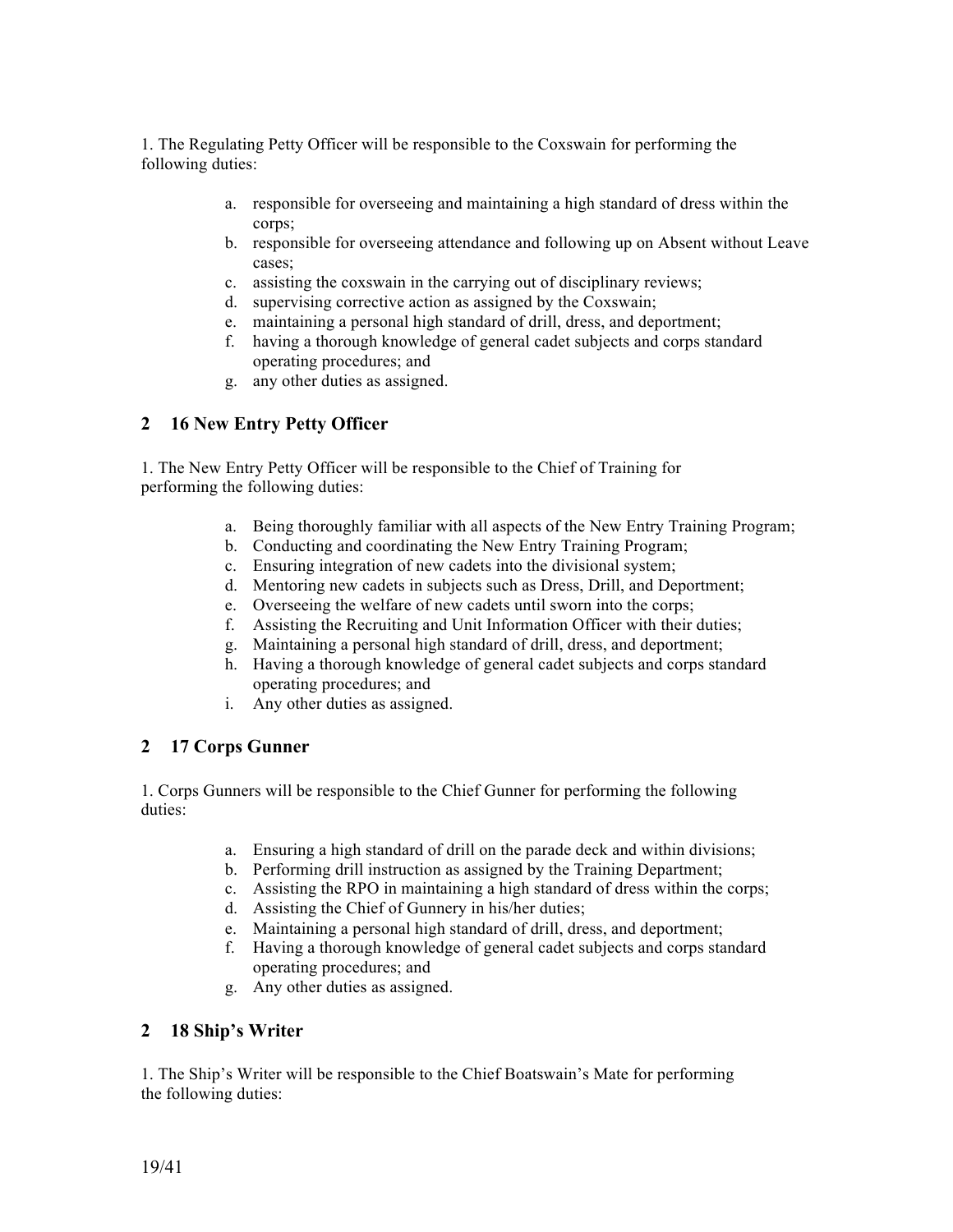- a. Manning and operating the desk inside of the Ship's Office answering any inquiries as required;
- b. Answering and directing phone calls as required during a parade night;
- c. monitoring of attendance of cadets in the corps and following up on AWOL's as required with phone calls;
- d. Performing photocopying duties as requested by any adult staff member, chief petty officer, or instructor;
- e. Assisting in the preparation and distribution of handouts and notices;
- f. Assisting in the preparation of weekly routine orders;
- g. Maintaining a personal high standard of drill, dress, and deportment;
- h. Having a thorough knowledge of general cadet subjects and corps standard operating procedures; and
- i. Any other duties as assigned.

## **2 19 Supply Petty Officer**

1. The Supply Petty Officer will be responsible to the Chief Boatswain's Mate for performing the following duties:

- a. Assisting the Supply Officer in the execution of his/her duties;
- b. Maintaining the cleanliness and orderliness of the supply section;
- c. Assisting the canteen manager in the operation of the corps canteen;
- d. Assisting in the stowage, issue, and maintenance of all corps material;
- e. Maintaining a personal high standard of drill, dress, and deportment;
- f. Having a thorough knowledge of general cadet subjects and corps standard operating procedures; and
- g. Any other duties as assigned.

## **2 20 Divisional Petty Officer**

1. Divisional Petty Officers will be responsible to the Coxswain for performing the following duties:

- a. ensuring the maintenance of good order and discipline within his/her division;
- b. assisting divisional cadets with administrative, training, or supply issues as required;
- c. overseeing uniform standards, and assisting cadets with getting uniforms up to an acceptable standard;
- d. submit cadet excused list to Coxswain;
- e. delegate division tasks;
- f. handle division level disciplinary action (e.g. uniform, misbehavior);
- g. enforce and emphasize timings (e.g. form-up);
- h. perform regular uniform inspections;
- i. provide suggestion for corps activities (i.e. written plan, costs, etc);
- j. provide report on all division activities/issues to Coxswain;
- k. command a division during all drill parades;
- l. ensure cadets in their division are in proper dress and well turned out for training nights;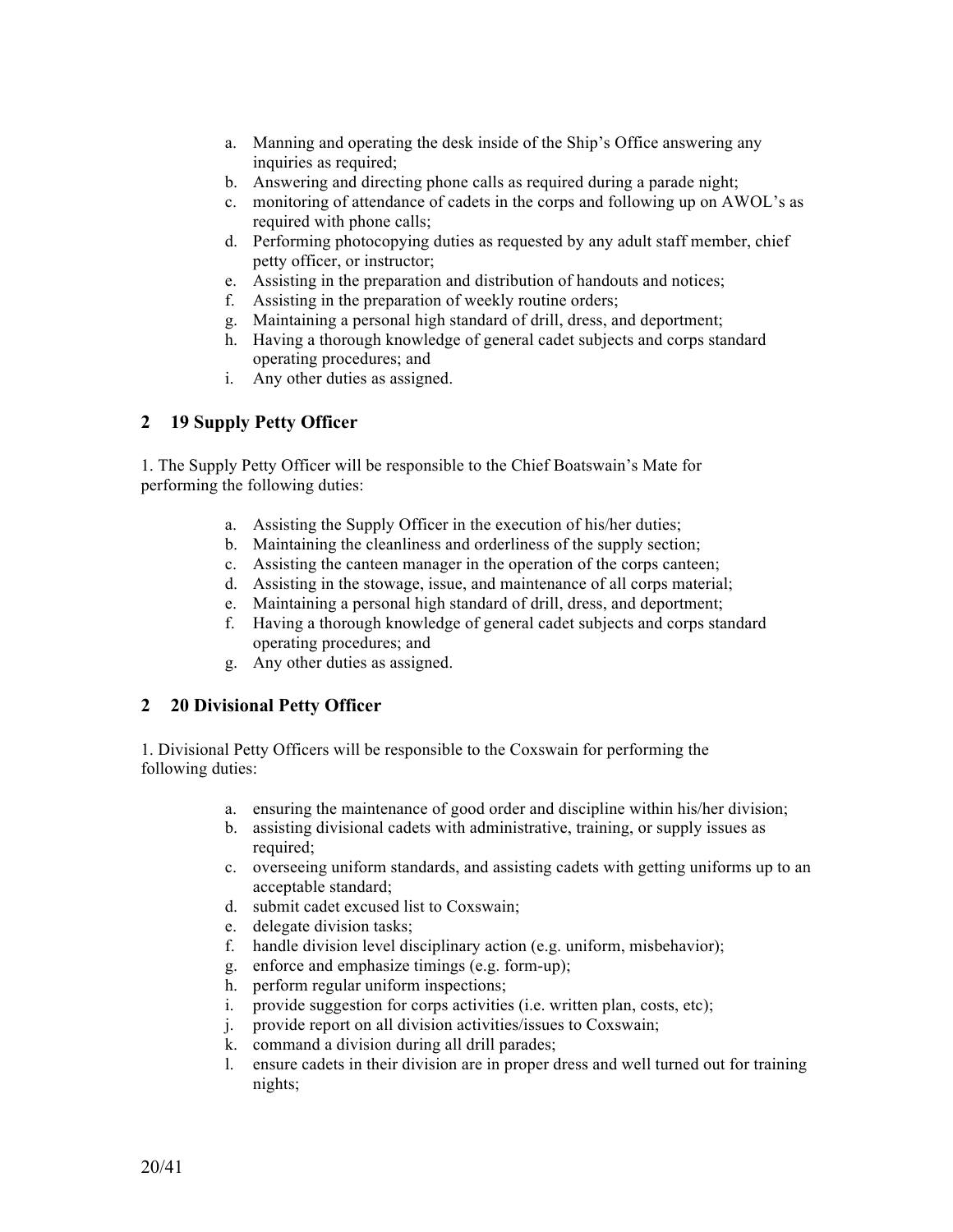- m. assisting and encouraging members of their division in developing leadership, citizenship, and physical fitness abilities;
- n. completing the divisional attendance record at the beginning of the evening and keeping track of cadet attendance;
- o. performing phone calls weekly to inform cadets of upcoming events;
- p. communicating all pertinent information regarding the corps on a consistent basis to junior cadets in their division;
- q. keeping Divisional Officers informed of any pertinent divisional issues;
- r. maintaining a personal high standard of drill, dress, and deportment;
- s. having a thorough knowledge of general cadet subjects and corps standard operating procedures; and
- t. any other duties as assigned.

## **Chapter 3 Operations and Security**

#### **3 01 Ship's Routine**

1. Routine for Wednesday night training will be conducted as follows:

| 1730hrs    | Officer of the Day Onboard                                |
|------------|-----------------------------------------------------------|
| $1730$ hrs | POOD, CPO's, Adult Staff Onboard                          |
| 1745hrs    | Duty Watch Briefing / Adult Staff O-Group                 |
| 1755hrs    | Senior Cadet Muster                                       |
| $1800$ hrs | Ship's Company Fall In / Attendance / Uniform Inspections |
| $1815$ hrs | Colours                                                   |
| $1820$ hrs | <b>Secure Colours</b>                                     |
| $1825$ hrs | Hands to First Classes                                    |
| $1900$ hrs | Hands to Second Classes                                   |
| 1940hrs    | <b>Stand Easy</b>                                         |
| $2000$ hrs | Hands to Third Classes                                    |
| 2035hrs    | Secure Classes/Guard and Band to Muster                   |
| $2040$ hrs | Ship's Company Fall In                                    |
| $2045$ hrs | Sunset                                                    |
| $2050$ hrs | Announcements                                             |
| $2100$ hrs | Ship's Company Ashore / Duty Division Muster              |
| 2115hrs    | Secure Duty Division                                      |
| 2125hrs    | <b>Building Secure</b>                                    |

#### **3 02 Duty Watch**

1. Duty Watch positions will be assigned on a rotating basis and will consist of the personnel as described in Section 1-03 paragraph 11 and one of the corps divisions.

2. The POOD will assign cadets from the duty division to perform the following tasks at Colours and Sunset: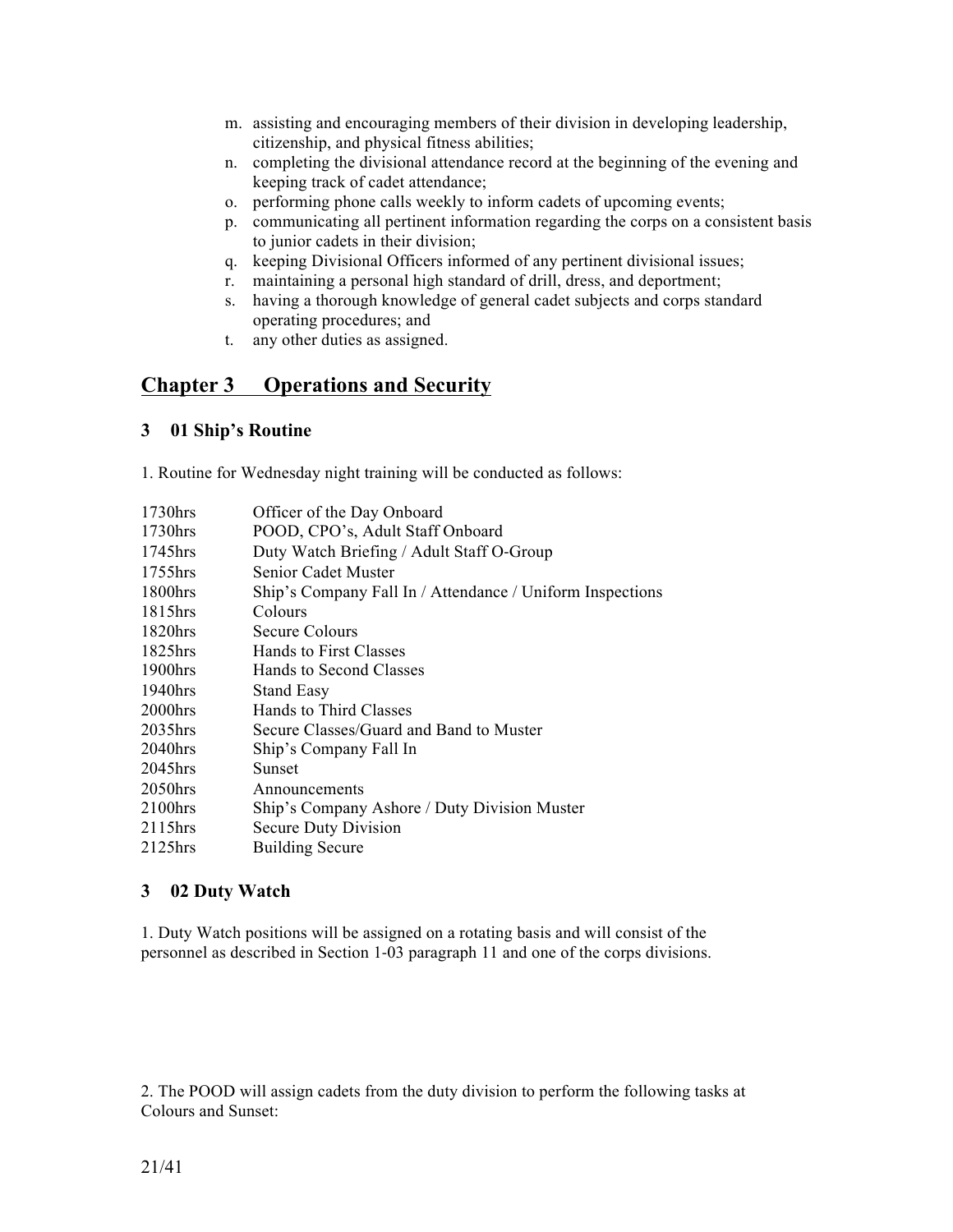- a. Signalmen
- b. Messenger
- c. Quartermaster

3. Guard and Band Members shall not perform these duties during sunset or ceremonial parades, and cadets from other divisions may fill these roles when the Guard or Band is on Duty.

4. Duty Watch personnel shall complete checklists and rounds as assigned by the XO on a weekly basis.

5. Responsibilities of the duty watch are listed in Section 1-03 paragraph 12.

#### **3 03 Procedures for Colours**

1. The POOD, Messenger, Signalmen, and Quartermaster will be briefed by the Chief Boatswain's Mate prior to the commencement of colours. They shall fall into their positions.

2. The Preparative Pennant will be hoisted five minutes prior to colours.

3. At the time of colours, the prep is dipped, the POOD salutes the OOD/COX'N (if entitlement exists), and reports "COLOURS SIR/MA'AM/CHIEF".

4. The OOD/COX'N replies "MAKE IT SO", the Messenger strikes the ship's bell eight times, and the OOD/COX'N orders the POOD to "PIPE THE STILL"

5. The Signalmen slowly and respectfully hoist the Ensign in a uniform manner.

6. After the Ensign is fully hoisted, at the prompting of the POOD, the prep shall be quickly taken down.

7. The POOD reports to the OOD/COX'N "CARRY ON, SIR/MA'AM/CHIEF"

8. The OOD/COX'N replies "CARRY ON", which is followed by the appropriate pipe.

#### **3 04 Procedures for Sunset**

1. The POOD, Messenger, Signalmen, and Quartermaster will be briefed by the Chief Boatswain's Mate prior to the commencement of the Sunset Ceremony. They shall fall into their positions before the parade.

2. The Preparative Pennant will be hoisted five minutes prior to sunset.

3. At the time of sunset, the prep is dipped, the POOD salutes the CO (if entitlement exists), and reports "SUNSET SIR/MA'AM".

4. The CO replies "VERY GOOD"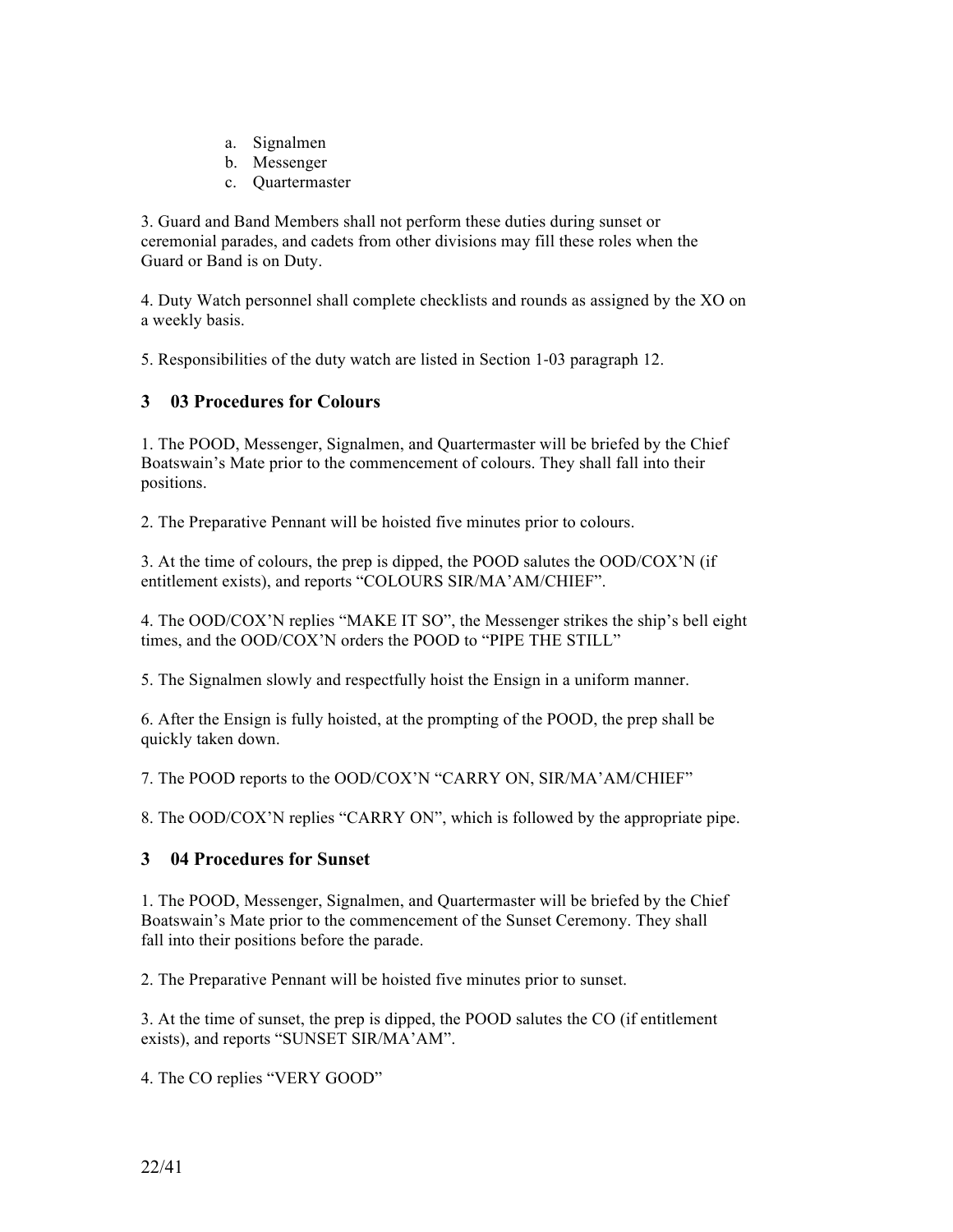5. The band will then play the appropriate music for the sunset ceremony, and the COX'N shall order the Ship's Company to "GENERAL SALUTE PRESENT ARMS" as required.

6. The Signalmen shall slowly and respectfully lower the Ensign in a uniform manner in time with the music played by the band.

7. After the Ensign is fully lowered, at the prompting of the POOD, the prep shall be quickly taken down.

8. The POOD reports to the CO "CARRY ON, SIR/MA'AM"

9. The CO replies "CARRY ON", which is followed by the appropriate bugle call.

#### **3 05 Authorized Personnel**

1. The following personnel are authorized to be onboard at all times.

- a. All RCSCC Brilliant Officers, Civilian Instructors and Civilian Volunteers
- b. All Cadet members of RCSCC Brilliant
- c. The Navy League of Canada (North Bay Branch)
- d. Any member of RCSU (C) North Bay Detachment
- e. Any Member of ML Troy Armoury

2. Parents and guests are invited to remain onboard during colours and sunset only. Parents and guests shall only be permitted onboard between 1730-1830 hrs, and 2045 hrs to dismissal.

3. Parents and guests will be invited by the Commanding Officer for special parades and events, at which time they may remain onboard for the duration of that event.

4. Special requests may be made to the Commanding Officer via written, verbal or electronic communication at least 2 days prior to the training activity to visit, or to remain onboard for the duration of that training activity.

5. Any guests onboard during hours not listed in para 2 must sign in at the quarterdeck.

#### **3 06 Smoking**

1. At no time shall cadets smoke during a RCSCC Brilliant activity or on ML Troy Armoury property.

2. Staff members of RCSCC Brilliant shall not smoke in the presence of cadets, and may only smoke in approved areas.

#### **3 – 07 Alcohol**

1. No cadet shall consume or be in possession of alcoholic beverages or be under the influence of alcohol or non prescription drugs during Corps activities. Reference CATO 13-23.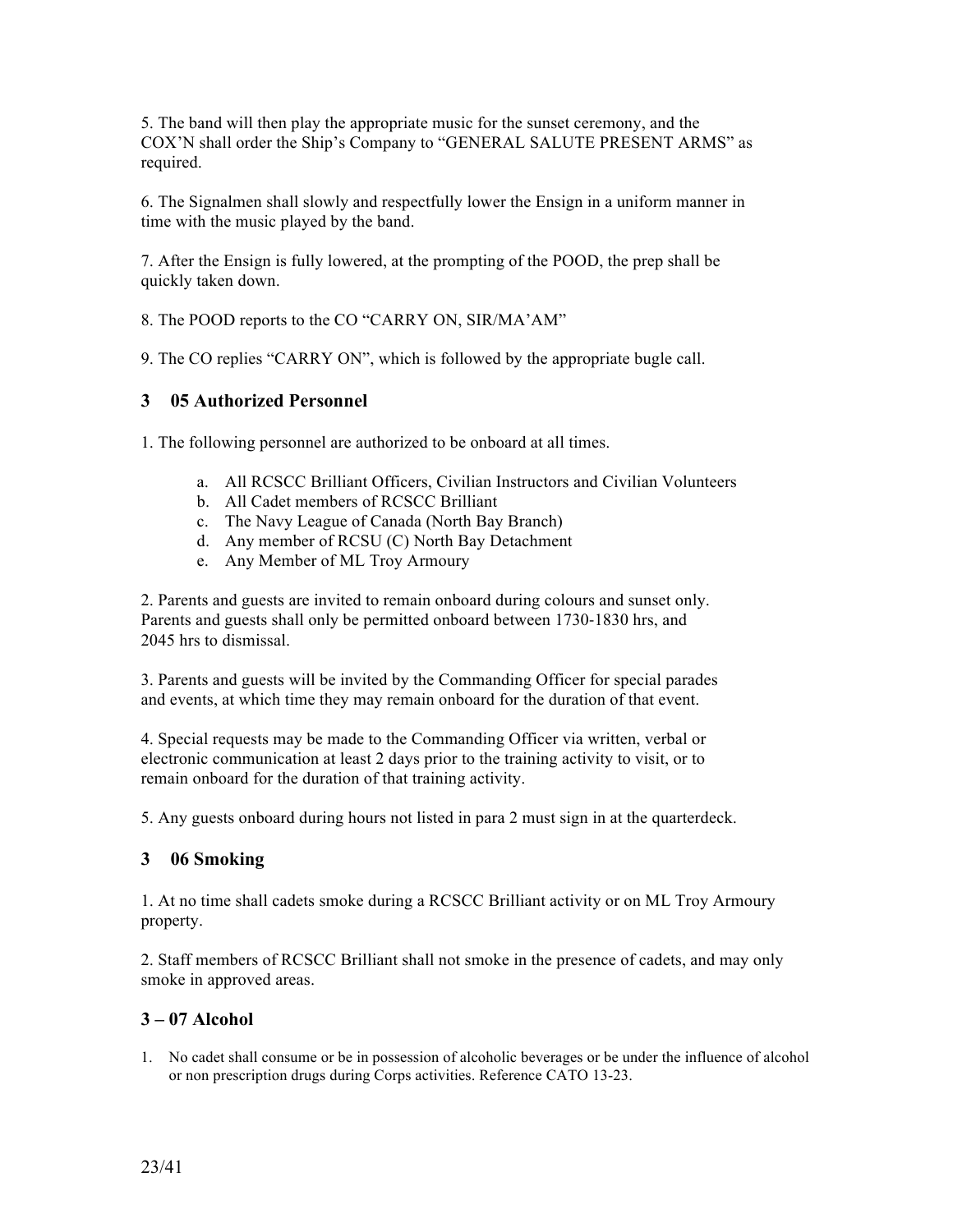2. No Corps staff member, including civilian instructors, volunteers, NCM's, Air Cadet League Members and CIC Officers, shall consume or be in possession of alcoholic beverages or be under the influence of alcohol or non prescription drugs while performing their duties as a staff member.

## **3 – 08 Drugs**

- 1. No member of the Corps, including cadets, civilian instructors, volunteers, NCM's and CIC Officers, shall be under the influence of or be in possession of any illegal drug of any sort. Reference CATO 13- 23.
- 2. The Commanding Officer shall immediately notify proper local authorities of any breech of the above.

#### **3 - 09 Weapons**

1. No cadet shall carry on their person or sell weapons of any kind or description while on cadet time. Permission to carry a knife may be given by the Commanding Officer or the Training Officer for a specific purpose (i.e. adventure training activities, etc).

#### **3 10 Restricted Areas**

1. No personnel are permitted in the ships office other than:

- a. Commanding Officer
- b. Executive Officer
- c. Training Officer
- d. Administration Officer

2. Cadets shall not congregate in the front entrance of the building.

3. Visitors are not permitted outside any other entrances other than the front main entrance.

## **3 11 Fire Orders**

1. Fire alarm and evacuation procedures shall be in accordance with ML Troy Armoury fire regulations.

2. All personnel will exit the building via the nearest exit and muster in the side parking lot at a safe distance from the building.

3. All cadets will form one mass division with the Coxswain in command.

4. The coxswain will take a head count and report to the Executive Officer. The coxswain will then proceed with a roll call.

5. The officers and volunteers will fall into a division with the Executive Officer in command.

6. The Executive Officer will ensure all are present and accounted for, and report to the Commanding Officer.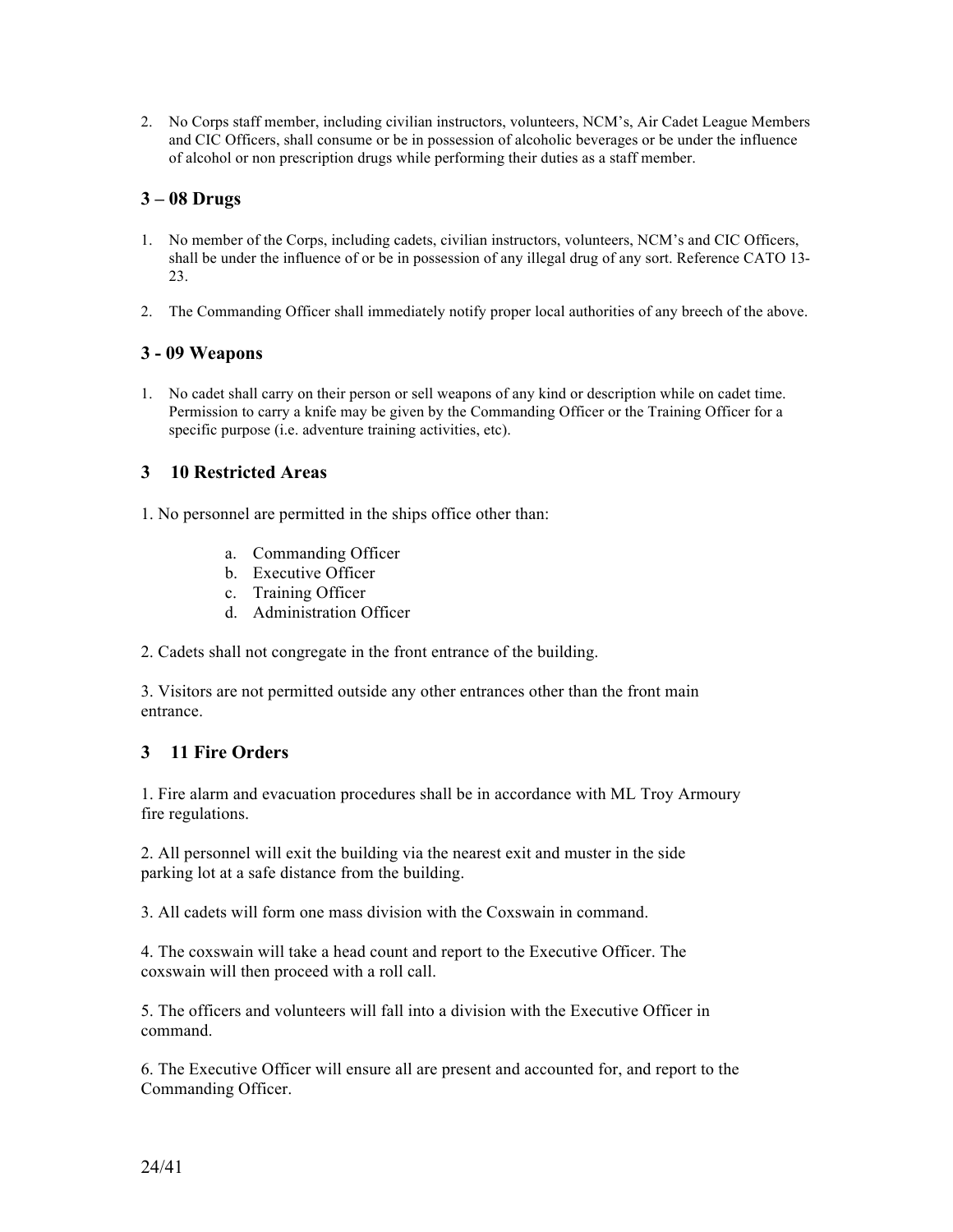7. The Commanding Officer will ensure all visitors are accounted for.

8. The Commanding Officer will liaise with emergency response agencies as required.

## **3 12 Key Control**

1. The only person authorized to hold the main set of keys is the Commanding Officer.

2. The CO may allow a staff member to use the keys if required.

3. The key press located in the Supply room will be accessible only with permission by the Sup O or the CO. If a key is required from the key press it will be signed out on the key register.

#### **3 - 13 Personal Items/Social Media**

1. Cadets are not encouraged to bring cell phones to cadet training activities. However, if the possession of a cell phone is deemed to be an absolute necessity, it is not to be used during actual cadet training.

2. Failure to comply with the foregoing may result in disciplinary action taken against the cadet.

3. If a cadet brings these items, they do so at their own risk. The corps is not responsible for lost or stolen items.

4. Staff and cadets are not permitted to be "friends" or communicate using social media outlets (i.e. Facebook).

#### **3 - 14 Harassment and Abuse**

1. Under no circumstance shall members of RCSCC Brilliant, including cadets, civilian instructors, volunteers, NCM's and CIC Officers, exhibit conduct that offends, demeans, belittles or humiliates another person.

2. All infractions of CFAO 19-39 (Canadian Forces Policy of Harassment) or CATO 13-24 and 13-25 (Positive Social Relations Youth) will be reported to the Commanding Officer or the immediate supervisor (officer) of the harassed.

3. The Unit Cadet Conflict Management Advisor (UCCMA) must be notified of all cases involving harassment.

4. Under no circumstances shall members of the Corps, including cadets, civilian instructors, volunteers, NCM's and CIC Officers, abuse or be abused by another person, whether that is emotionally, physically, verbally or sexually.

5. All infractions of CATO 13-24 (Emotional, Physical and Sexual Abuse in the Canadian Cadet Organization) will be reported to Commanding Officer, UCCMA, or the immediate supervisor (officer) of the abused.

## **3 – 15 Positive Social Relations for Youth Training**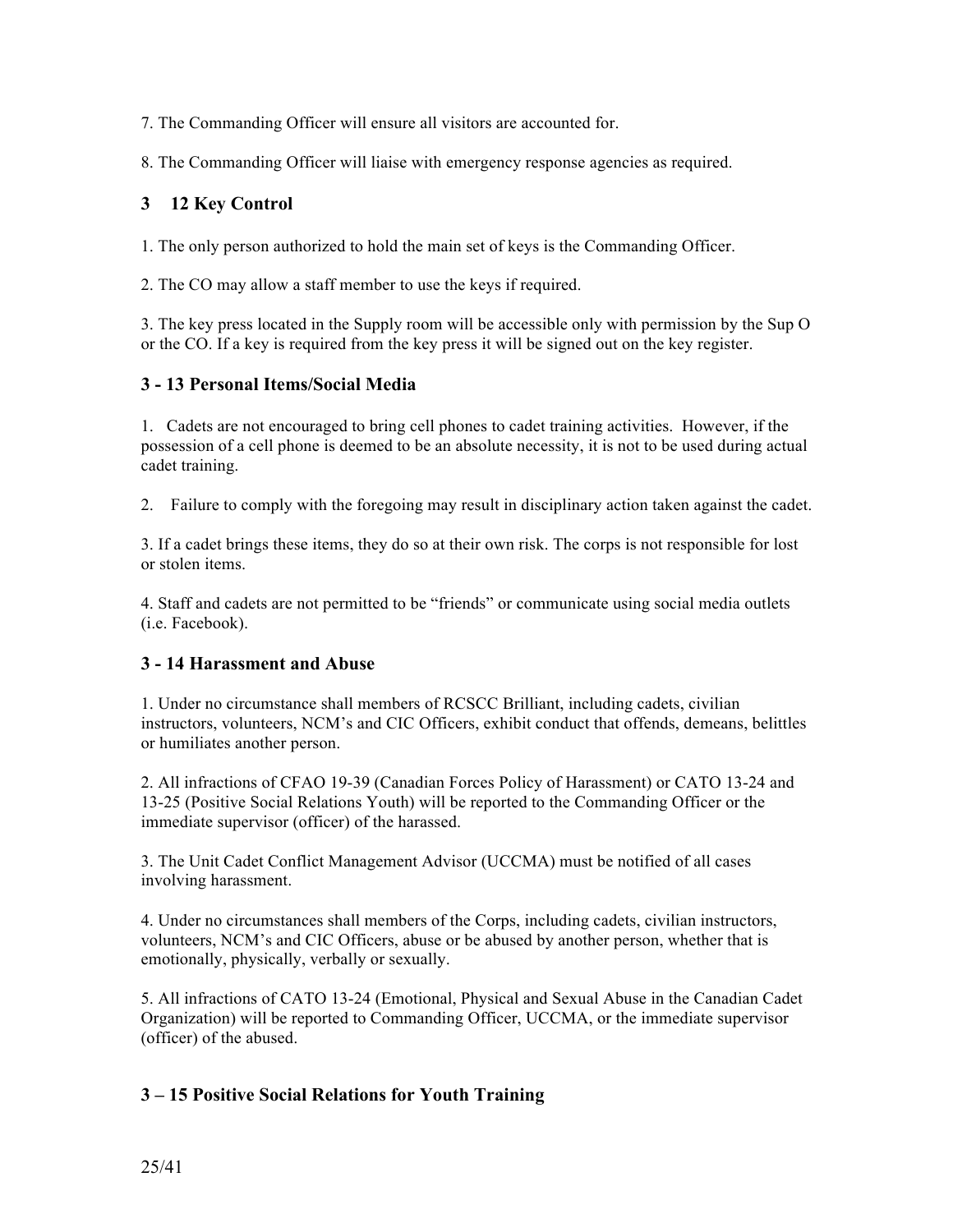1. Cadets must attend mandatory PSRY training in Phase 1 & 4 training or as directed by the Corps UCCMA. Every member of the Corps shall receive UCCMA training from 1 September to 30 December of each respective training year.

2. Until further notice, cadets that receive training from the summer training centre will continue to receive UCCMA training at the LHQ level.

3. Information regarding the training time, date and location will be announced and posted each respective training year by the Corps UCCMA or directing staff member(s).

4. Cadets who do not attend PSRY training will be subject to dismissal from the Corps.

## **Chapter 4 Discipline**

#### **4 01 Dress**

- 1. Authorized orders of dress for all corps activities are IAW CATO 35-01 and will be designated as follows:
	- a. The highest standard of dress will be maintained. Dress of the day will be published in the Weekly Routine Orders, or advised in the Operations Orders (Ops Order) for the Training Exercise.
	- b. Each cadet shall wear the correct uniform as stated in the Routine Orders and illustrated in the Cadet Dress Regulations.
- 2. Uniforms returned to the Supply Officer shall be clean and in good repair. Badges of rank and qualification shall be carefully removed so as to not rip or tear the uniform.
- 3. Cadets are subject to the dress regulations outlined in the Cadet Dress Regulations guidelines. These guidelines will be introduced to the Corps at the first Commanding Officer's parade of each respective year. Each cadet shall have read and understood the guidelines upon distribution.
- 4. Note: Under no circumstances shall civilian articles of clothing (i.e. civilian winter coat) be worn with any part of a Sea Cadet or CF uniform and vice versa, Cadet Uniform Parts are not to be worn with civilian attire.
- 5. All CF personnel will dress in accordance with Canadian Forces Dress Instructions. CF members require the permission of their CO, in addition to the RCSCC Brilliant CO, to wear CADPAT or Naval Combat Dress.
- 6. The following is the order of dress for:

|                              | <b>CADETS</b>                           | <b>OFFICERS</b>       | <b>CIVILIANS</b> |
|------------------------------|-----------------------------------------|-----------------------|------------------|
| Winter Training Night        | Sea Training Uniform                    | $\vert$ 3 C (sweater) | Informal         |
| <b>Summer Training Night</b> | Sea Training Uniform 3 B (short sleeve) |                       | Informal         |
|                              |                                         |                       |                  |
| $\mid CO's$ Parades          | $C-1$                                   | 1 A                   | Semi-Formal      |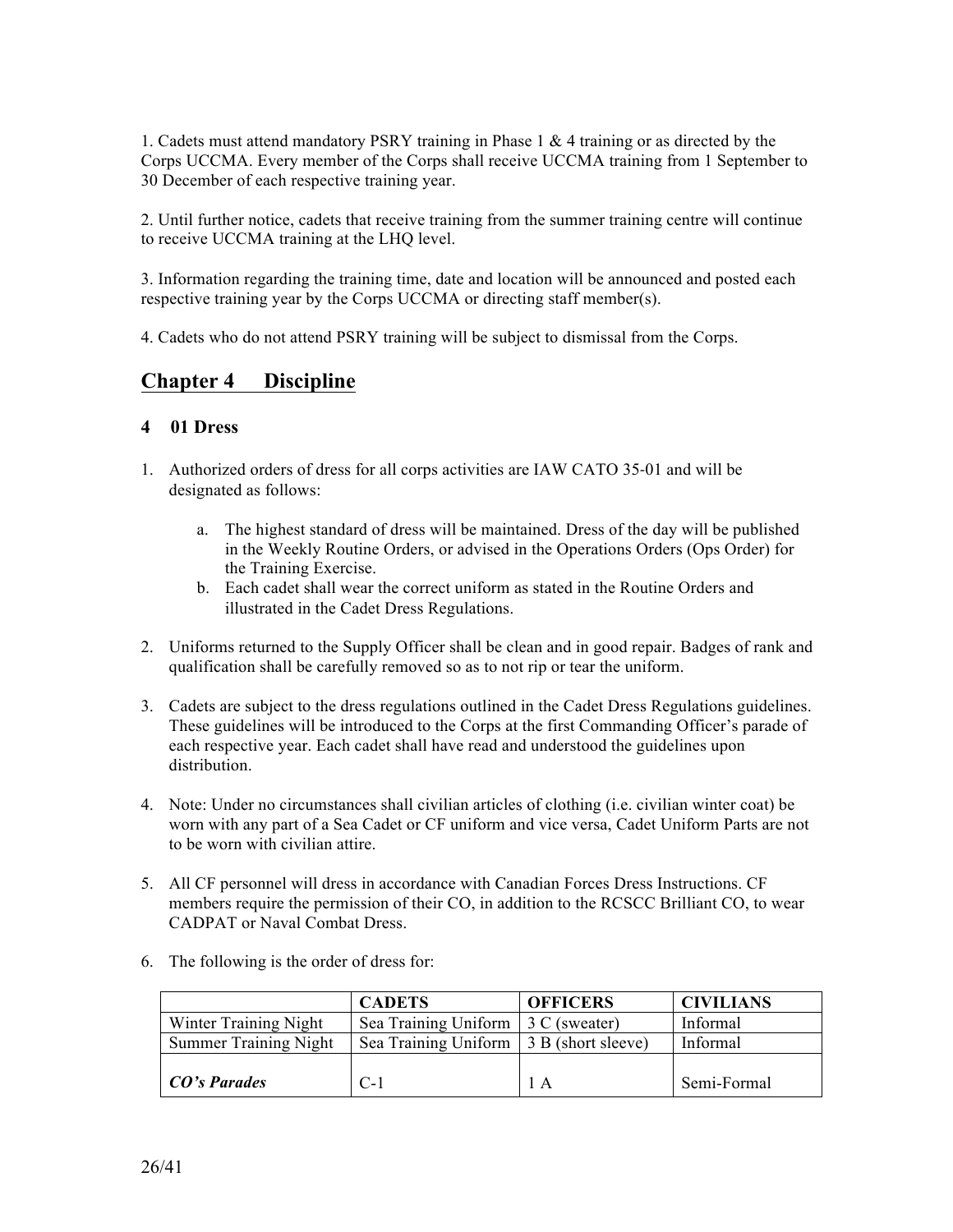7. All cadets not yet issued a uniform, will come dressed as follows:

Males: black pants (no jeans), white shirt/white corps t-shirt, neat and clean footwear (running shoes acceptable), hair cut according to cadet standards.

Females: black pants (no jeans), white blouse, white shirt/white corps t-shirt, neat and clean footwear (running shoes and full shoes acceptable – no heels allowed), hair pinned up off back of the neck, no nail polish, no heavy make-up, small gold or silver ball earrings.

8. Civilian Instructors shall wear appropriate business casual attire on Regular training nights. Examples of apparel that are considered appropriate for wearing to work as business casual are: Capris, slacks, pants, skirts (below the knee) are acceptable if they are not denim. Collared shirts include golf shirts. Neckties are not part of business casual dress. "Not appropriate" includes any jean material, halter or low-cut tops, crop tops, t-shirts, shorts, flipflops, casual sandals, running shoes, leggings, ball caps, toques, mock-military clothing (non issue CADPAT), casual loungewear, and sweat pants/shirts. Under no circumstances are CI's permitted to wear CADPAT; it would be contrary to the NDA to allow a CI to wear a CF uniform or any part thereof.

#### **4-02 Deportment**

- 1. All members of Corps including, cadets, civilian instructors, NCM's, volunteers and officers shall conduct themselves in a professional and responsible manner at all times.
- 2. Cadets are reminded that during authorized cadet events they are to conduct themselves in a manner to reflect favorably on the Canadian Cadet Movement. Any misdemeanor by a Cadet reflects on all Cadets; appropriate disciplinary actions will be taken.
- 3. Divisional Commanders are responsible for the deportment of those under their command and Cadets are accountable to their Divisional Commanders for their deportment.
- 4. Cadets shall conduct themselves as model Canadian citizens at all times.
- 5. Foul language, abuse, fighting, insolence and rudeness shall not be tolerated.
- 6. Personnel shall not touch the property of others without expressed permission.
- 7. Personnel shall address each other by rank and surname.
- 8. All personnel shall ensure they have all their belongings with them prior to leaving the training area(s).
- 9. NCMs shall at all times maintain exemplary deportment.
- 10. All personnel are expected to read the Weekly Routine Orders (WRO) posted, and shall follow the timetable included as well as being familiar with the items the WROs contain.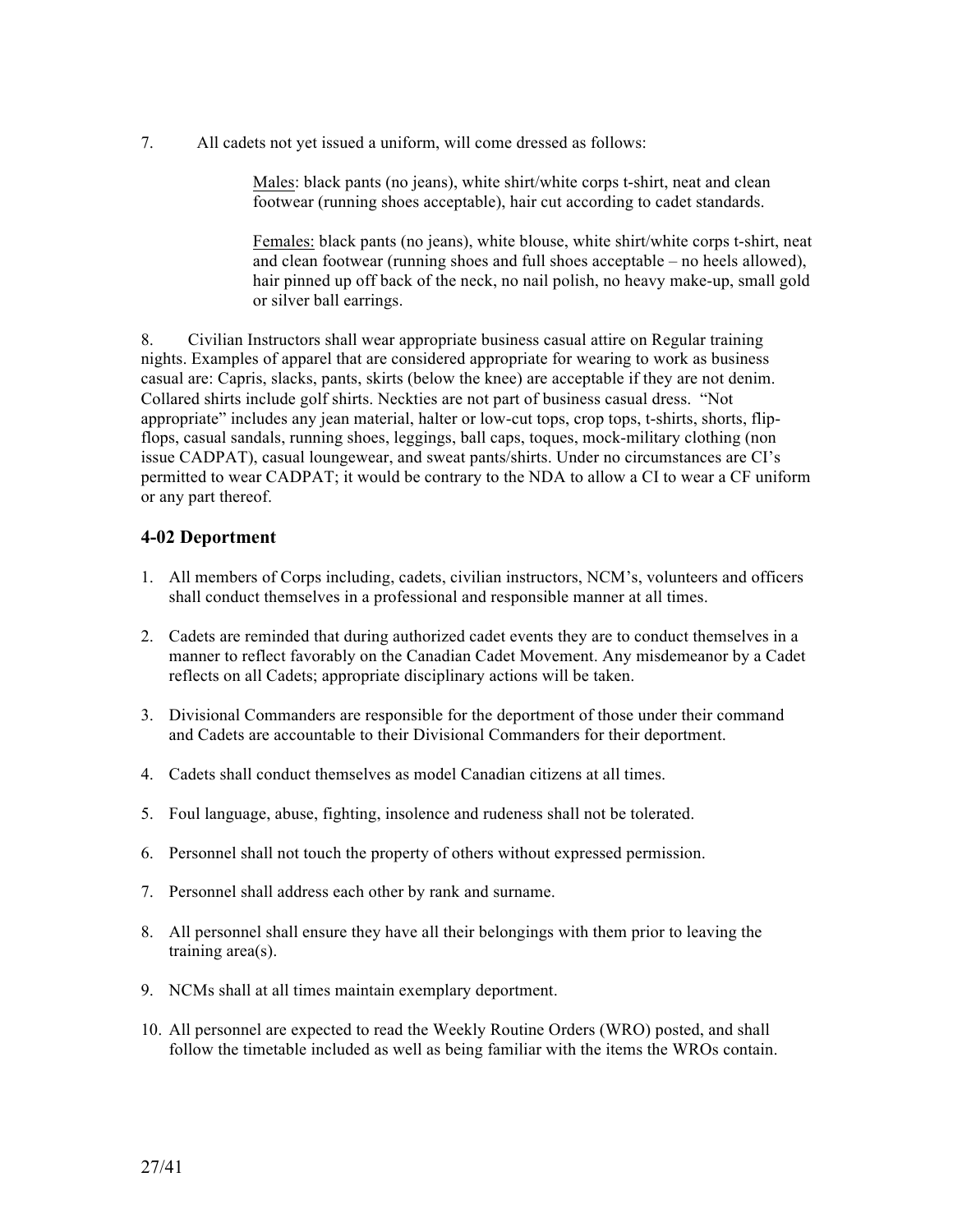11. Spitting, slouching, sauntering, hands in pockets, smoking, walking arm in arm and similar deportment which detracts from the military appearance is unacceptable for personnel while on cadet time.

## **4 03 Discipline**

1. All cadets are expected to uphold the highest order of discipline at all times, regardless of the nature of the activity of which they are attending. Breaches of discipline by a cadet shall be reported to their respective Divisional Commanders and will be dealt with in accordance with CATO 15-22.

2. Senior Cadets and adult staff members are responsible for reporting all disciplinary misdemeanors to the Coxswain IAW Section 4-03.

3. Each cadet involved in a disciplinary situation will have an incident report placed in his/her personal files indefinitely (when necessary). Each cadet will have the right to discuss the incident report and is required to sign the report. One copy will be provided for the cadet and the other will be placed in their personal file.

4. In serious circumstances, the cadet's parents will be requested to appear with the cadet and required to sign the respective incident report and the incident shall be reported to ACO, particularly if the incident will result in a suspension or dismissal.

5. The following is the four-step procedure for the discipline of all cadets. This system will be used for all minor or major topics where a cadet may have acted against the Cadet Code of Conduct (e.g. A cadet refuses to get a hair cut, missing mandatory events, fraternization, etc):

- a. Step 1. The cadet will be informed of what action needs to be taken by a Senior Cadet (e.g. Senior Cadet must inform/remind a cadet to get a haircut).
- b. Step 2. The cadet will be given a second verbal warning which will also include a date/time that the action must be completed. The Senior Cadet/Officer who is issuing the warning must document the warning and have the document signed by the cadet.
- c. Step 3. A formal counseling session will be organized. This counseling session:
	- (1) will be given by no less than two staff members. One staff member will address the issue and the second staff member will act as witness.
	- (2) The cadet must sign the counseling form and try to come up with suggestions on how to improve their behavior. Please note that the cadet signature verifies that the counseling session has taken place. A cadet may choose to disagree with the reasons for the session and document this on the counseling form.
	- (3) One copy of the counseling form will be provided and given to the cadet during the counseling session. A second copy will be placed in their cadet file.
	- (4) The Commanding Officer will review all counseling forms prior to the counseling session.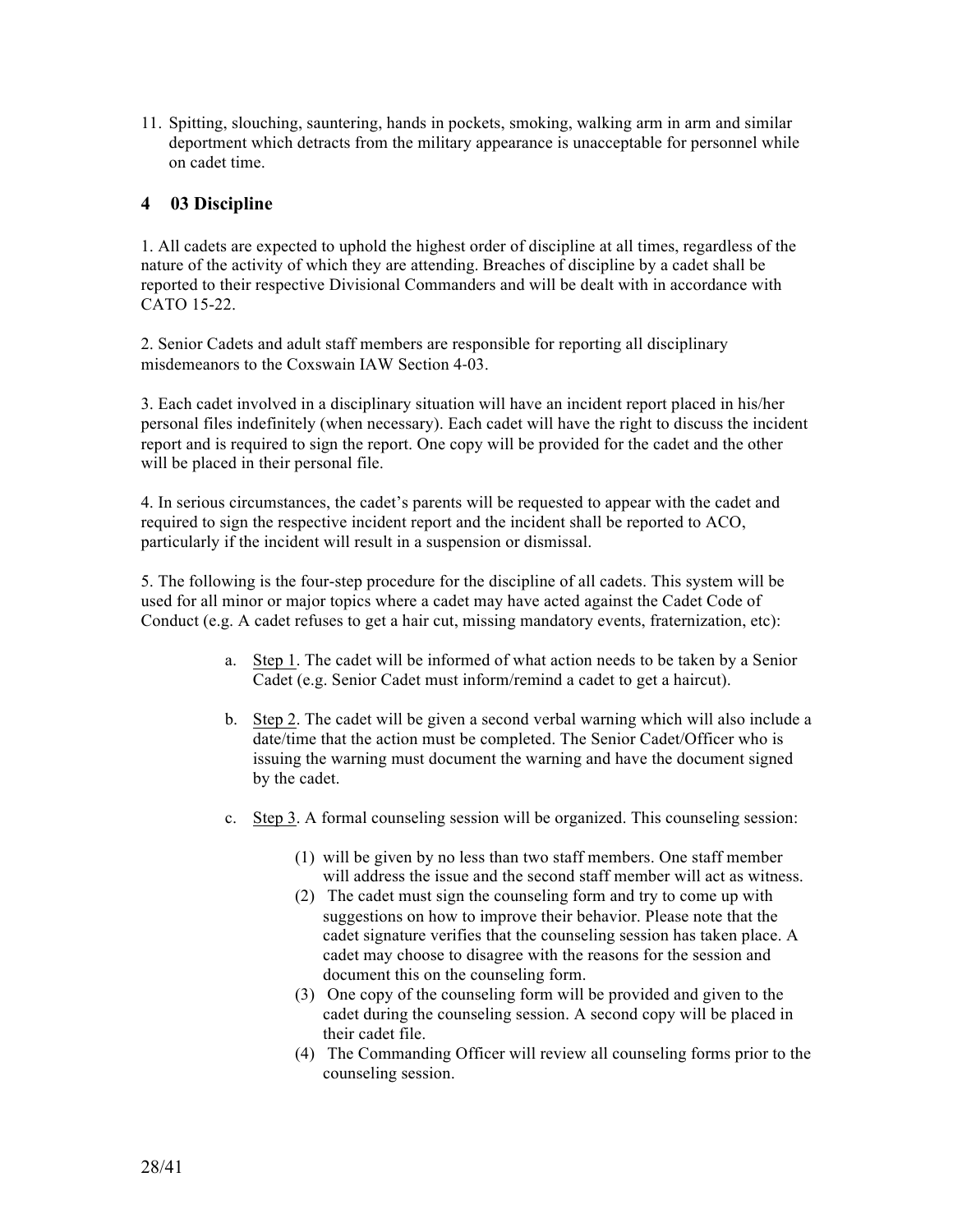d. Step 4. The Commanding Officer will request a meeting with both the cadet and their Parent/Guardian. During this meeting, disciplinary action will be decided by the CO, which may result in the cadet being asked to leave the Corps.

### **4 04 Incident Reports**

1. All adult staff members and Headquarters staff are permitted to write an incident report form at any time for any junior cadet.

2. Incident report forms may be either positive or corrective in nature, and shall be filled out immediately following the incident by the reporting individual, initialled by the cadet, and promptly submitted to the Coxswain.

3. More than three warnings will warrant a disciplinary review conducted by the Executive Officer and the Cadet's Divisional Officer.

4. The Coxswain will record all incident reports in a file to be available for review at any time by the Executive Officer or Divisional Officers.

5. The Commanding Officer is authorized to demote cadets with ranks lower than Petty Officer  $2<sup>nd</sup> Class. He/she shall be required to produce an incident report and letter of recommendation for$ demotion to the Area Cadet Officer (ACO) when the incident involves ranks of Petty Officer 2<sup>nd</sup> Class and above.

#### **4 05 Paying of Compliments**

1. Onboard the Ship, all cadets shall salute and pay compliments in the following circumstances:

- a. At the Brow when entering and exiting the Ship;
- b. Passing by a commissioned officer outdoors at any time;
- c. Passing by a commissioned officer on the deck at any time;
- d. When approaching a commissioned officer;
- e. When approached by a commissioned officer;
- f. When the Canadian Ensign is hoisted or lowered (when not in a division);
- g. As ordered or appropriate in a parade position;
- 2. Cadets shall come to attention and pay compliments in the following circumstances:
	- a. When passing a subordinate officer, civilian instructor, or civilian volunteer at any time;
	- b. When approached by a subordinate officer, civilian instructor, civilian volunteer, or any senior cadet of the rank of Petty Officer 1st Class or higher;
	- c. When approaching a subordinate officer, civilian instructor, civilian volunteer, or any senior cadet of the rank of Petty Officer 1st Class or higher;
	- d. Any instance as described in para 1 where the cadet is not wearing headdress, is out of uniform or is carrying something in both hands;

3. When addressed by a Petty Officer 1st Class or higher, or any adult staff member, all cadets must remain at attention unless told to stand easy or relax by the highest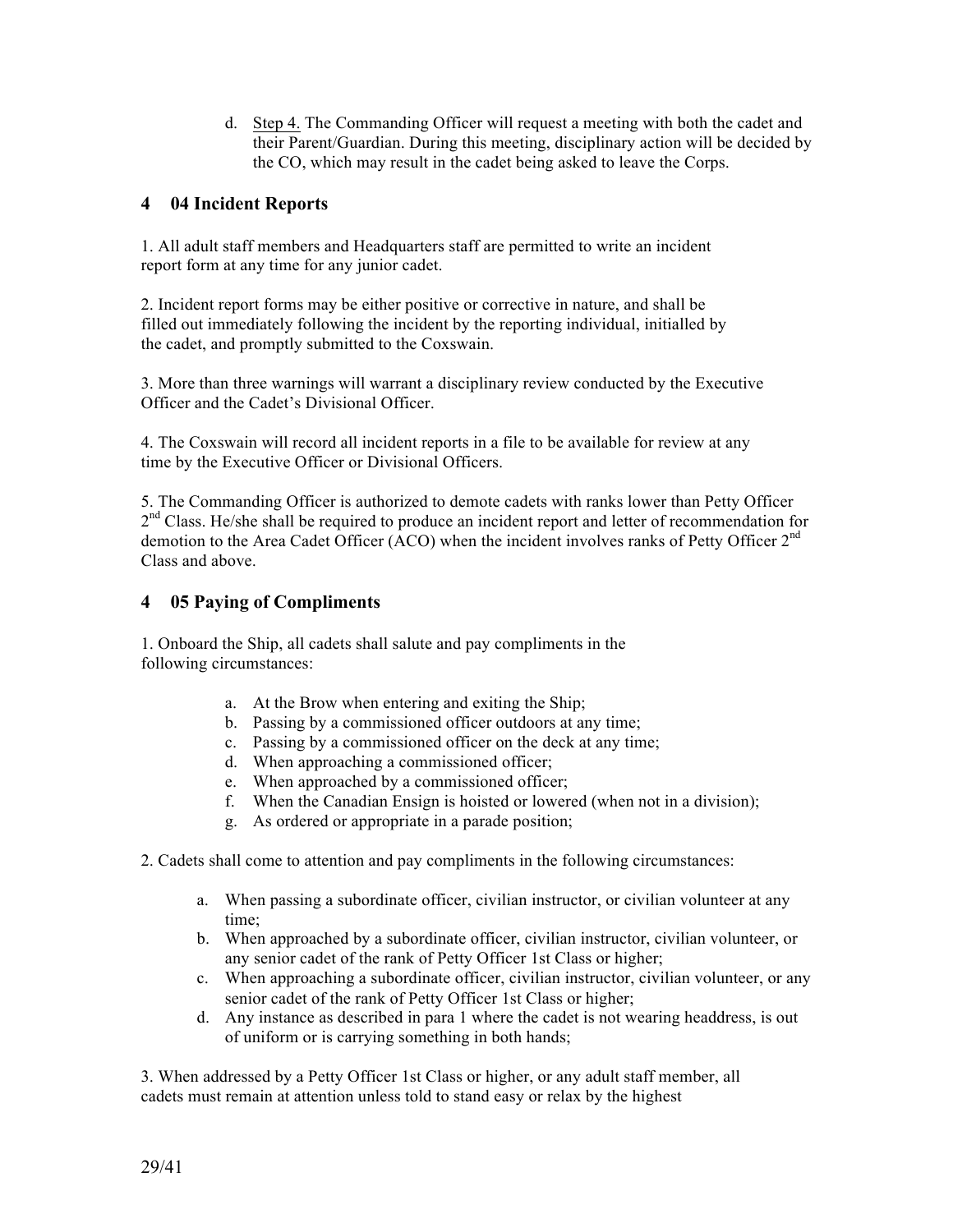ranking individual present.

4. All cadets will address senior cadets and officer staff by their rank and surname, and use PO/Chief/Sir/or Ma'am as appropriate when being addressed.

5. Civilian Visitors, Civilian Volunteers, and Civilian Instructors will be addressed by the appropriate salutation (Mr., Ms., Mrs., etc…) and their surname. When being addressed, cadets will use Sir/Ma'am in conversation as appropriate.

## **Chapter 5 Administration**

## **5 01 Attendance**

1. Attendance shall be monitored by the administration and divisional departments, and regulated by the RPO.

2. In order to obtain an excused absence for a training night, a cadet must notify the Divisional Petty Officer by phone or electronically a minimum of one hour prior to the start of training night. Otherwise, a cadet will be considered Absent without Leave. In the event that they cannot reach their DPO, they may call their Divisional Officer.

3. If a cadet requires leave for a Mandatory Training Activity, Ceremonial Parade, or any other activity as deemed critically important by the CO, they will be required to have it approved by their Divisional Officer and the Commanding Officer.

4. If a cadet requires an excused absence for more than two consecutive weeks, they must submit a memorandum request to be approved by the Commanding Officer.

5. If a cadet is AWOL for more than three consecutive weeks, the Divisional Officer will immediately get in contact with the cadet to determine if they wish to continue on as a member of the corps.

6. If the AWOL cadet does not return their uniform within two weeks of being contacted by the divisional officer, a letter will be sent requiring the return of all corps equipment and the cadet will be struck off of strength.

#### **5 02 In/Out Routines**

1. At the beginning of every training year, all cadets will verify their personal and medical information with the Administration Officer.

2. Cadets who join after registration night will be required to complete an In-Routine on their first night with the corps.

3. Upon completion of membership in the corps, all cadets will be required to complete an Out-Routine.

4. If a cadet decides to leave the corps mid-way through a training year, they will be required to complete their Out-Routine prior to being struck off of strength.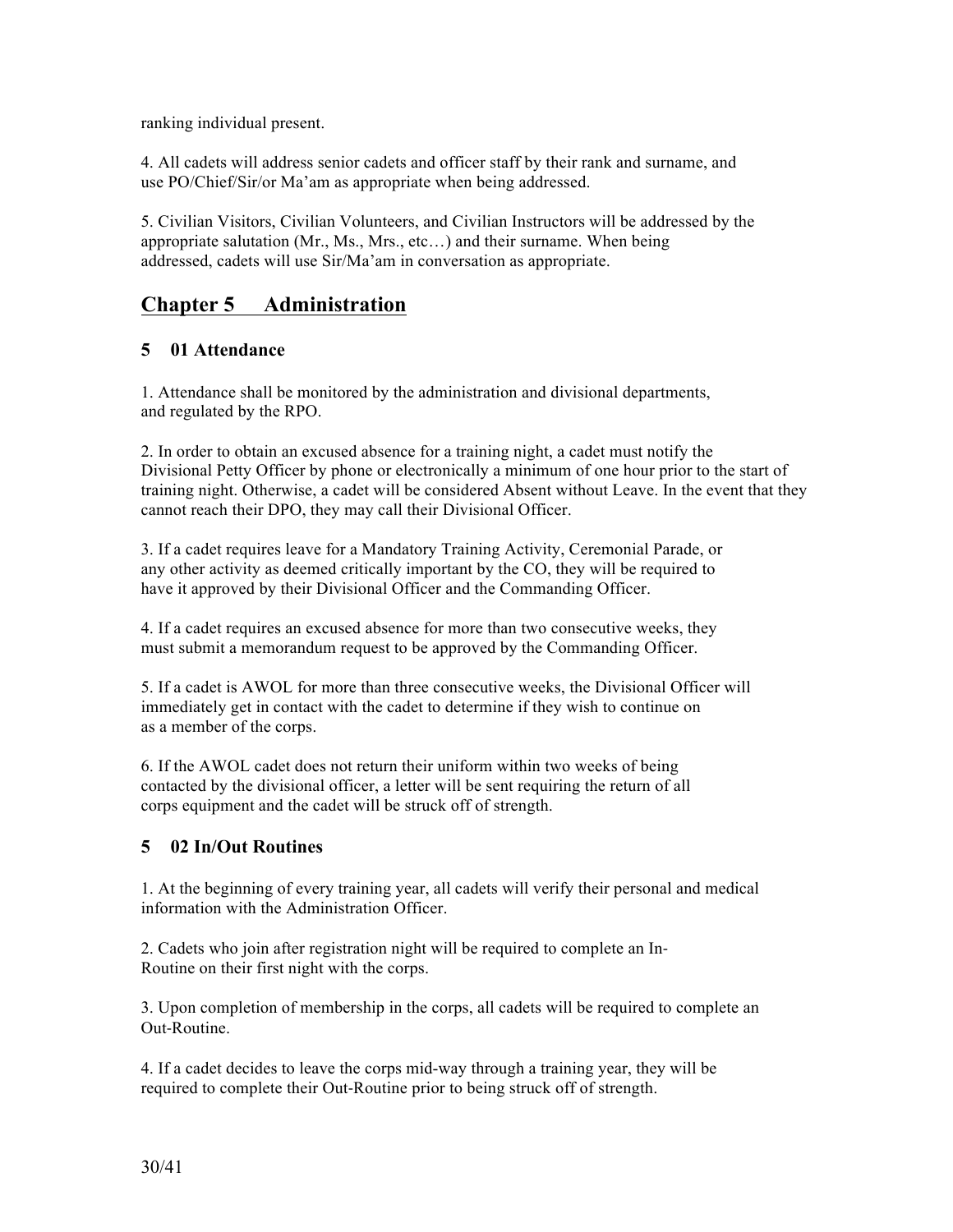## **5 03 Special Requests**

1. If a cadet requires something that cannot be provided at a divisional level, they will submit a written request through their chain of command.

2. Written requests shall be used for the following:

- a. Leave of Absence (for more than 2 consecutive parade nights)
- b. Divisional Transfer
- c. Medical Chit for inability to perform certain training
- d. Growing out hair
- e. Growing a beard or moustache
- f. Any other request as deemed appropriate by the Divisional Officer

3. Written requests shall be looked over and approved or denied by the following personnel:

- a. Divisional Petty Officer
- b. Divisional Officer
- c. Executive Officer
- d. Commanding Officer (as required)

4. Following review, the highest signing authority on the form (CO or XO) will designate which individuals need to action an approved request, and have it distributed accordingly.

5. Denied requests will be returned to the cadet by the Divisional Officer and the cadet shall be provided with a reason for the denial.

6. Following action of the request, the form will be submitted to the Administration Officer, where it will be put added to the cadet's paper file.

#### **5 04 Work Areas**

1. As described in Section 3-08, para 2, the Ship's Office shall be designated as a work area for the following individuals only:

- a. Commanding Officer
- b. Executive Officer
- c. Training Officer
- d. Administration Officer

2. Other adult staff members will use a table set up on the side of the parade deck as a work area as required.

3. The Canteen table shall not be used as a work area during training hours.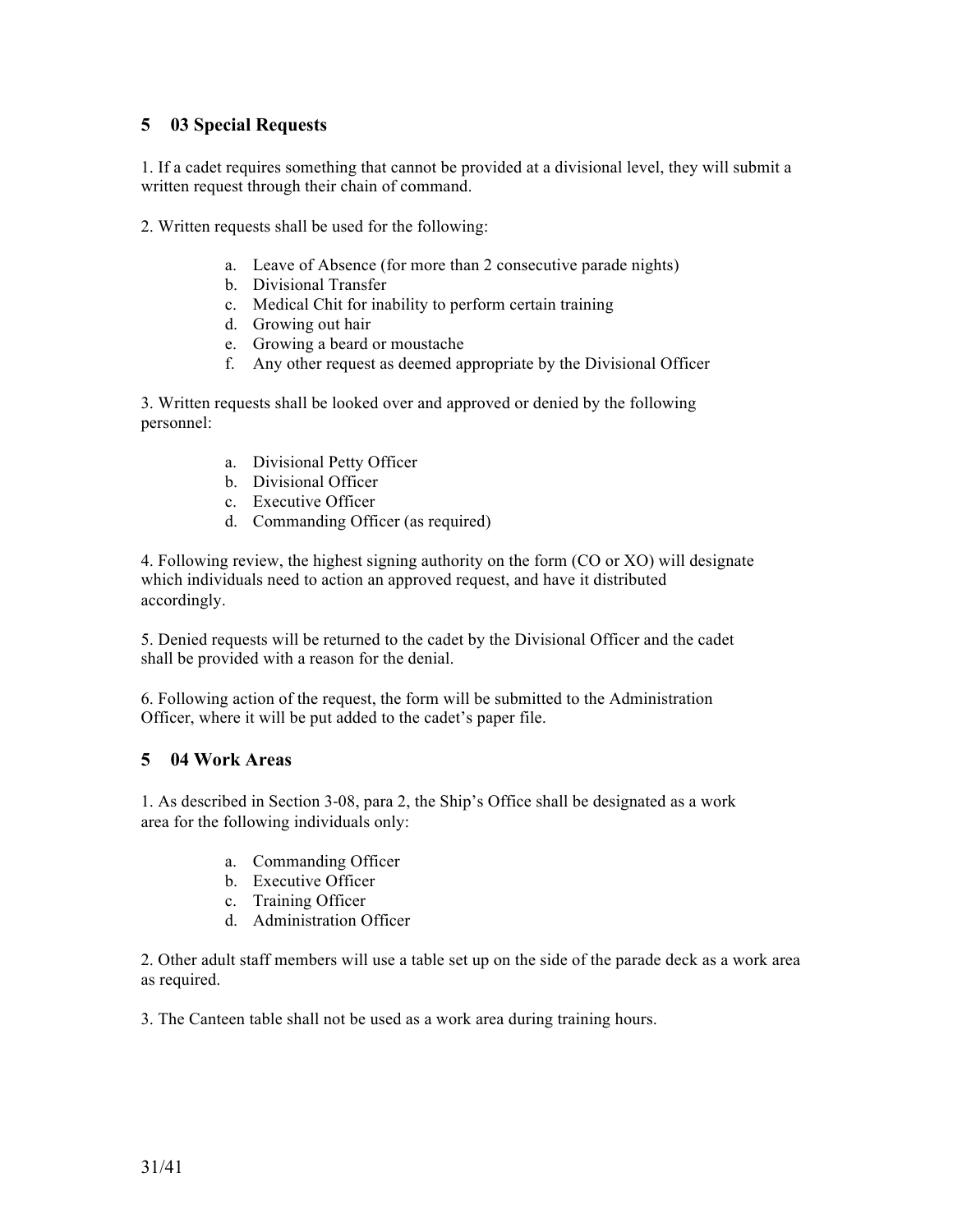# **Chapter 6 Training**

#### **6-01 Promotions**

- 1. Any promotions throughout the training year will be at the discretion of the Commanding Officer.
- 2. Promotions will be based on qualification and merit, in addition to the following:
	- a. All promotions will be in accordance with CATO 13-02 and a vacancy within the Corps rank structure must exist in order for a cadet to be promoted;
	- b. Not all Promotions are automatic;
	- c. A cadet will only be promoted one rank at a time;
	- d. A cadet must meet both National Standards and Local Standards in order to be promoted. Meeting these standards makes a cadet **eligible** for promotion, however, it does not guarantee the cadet a promotion;
	- e. Every cadet is given the same basic opportunity of being promoted within the Corps;
	- f. All promotions are to be done at the discretion of the Commanding Officer.

#### **6-02 Promotion to CPO2 and Above**

- 1. When a cadet is interested in being promoted to the rank of CPO2 and above and there is a vacancy the cadet must do the following;
	- a. Assemble a training portfolio which will include but is not limited to:
		- (1) Obtain a copy of their training file from fortress(Admin O)
		- (2) Prepare a resume and a cover letter
		- (3) Obtain three letters of reference
	- b. Provide the unit with three copies of their completed portfolio
- 2. The Commanding Officer must review the portfolio and confirm the eligibility of the cadet, including completed time in current rank and enhanced proficiency (80% or above attendance)

#### **6-03 Merit Review Board**

- 1. It is the responsibility of the Commanding Officer to appoint a merit review board for promotions to the Rank of Chief Petty Officer 2<sup>nd</sup> Class or higher.
- 2. The promotion board will consist of only three members (CO or Corps representative, League Representative or Sponsoring Committee/Branch Representative, and a neutral party).
- 3. A series of Interview questions will be received from NOA Detachment in advance of holding the board.
- 4. In the event the cadet is unsuccessful the following must occur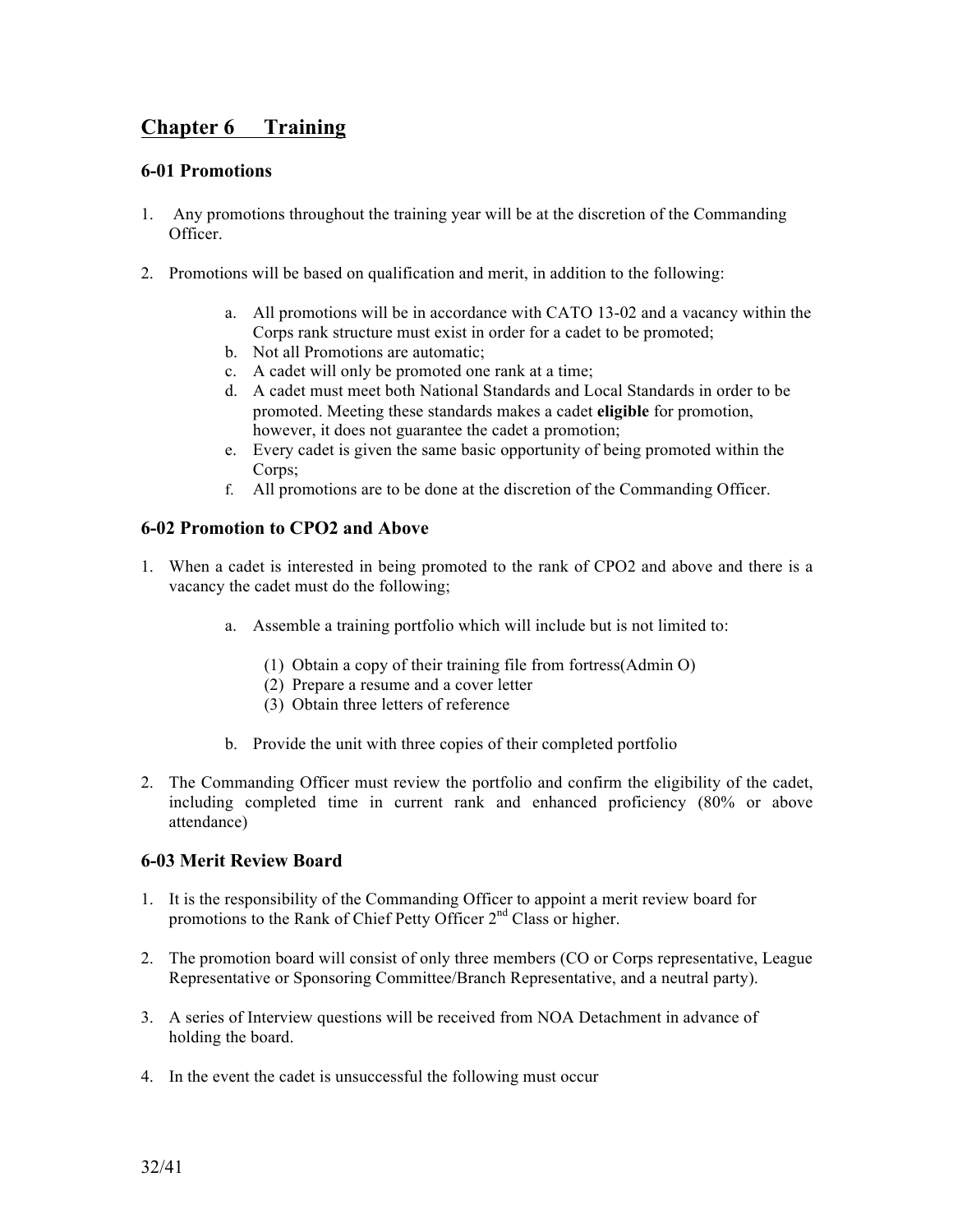- a. Cadet files to be documented (Admin and Training)
- b. Commanding Officer must debrief cadet and advise them as to why they were not successful.
- 5. The Commanding Officer can challenge a decision on the Board with approval from the ACO.
- 6. In the event that there is only one candidate, the unit is still required to hold a board.
- 7. The Commanding Officer must coordinate a time/place/date for the members of the Board.

## **Chapter 7 - Supply**

#### **7 01 Equipment**

1. All DND owned equipment shall be listed on the corps Supply Customer Account.

2. All non-DND equipment shall be maintained on a separate inventory list to be kept updated by the supply officer.

3. Any personnel taking equipment ashore shall be required to sign a temporary loan card, and may only have use of the equipment for a maximum period of six months.

4. The supply officer will regularly coordinate the recovery of equipment on temporary loan.

5. DND or corps held equipment shall be for professional use only. Personal use of corps property will be strictly prohibited.

6. For training exercises not onboard, the Supply Officer will maintain an inventory list of equipment being used and will ensure that all equipment used is returned and undamaged.

#### **7 02 Scran Locker**

1. All lost and found items shall be collected by the duty watch and given to the Supply Department to be kept in a Scran Locker

2. The Scran Locker will be kept in Ship's Stores, and items will be held for a period of not longer than 30 days prior to being disposed of if unclaimed.

3. Claimants must be able to describe the item to the Supply Officer prior to claiming it.

4. Under no circumstances will unclaimed items be distributed for personal use.

#### **7 03 Timings and Appointments**

1. Ship's Supply shall be open during the following hours for cadets to obtain replacement uniform parts: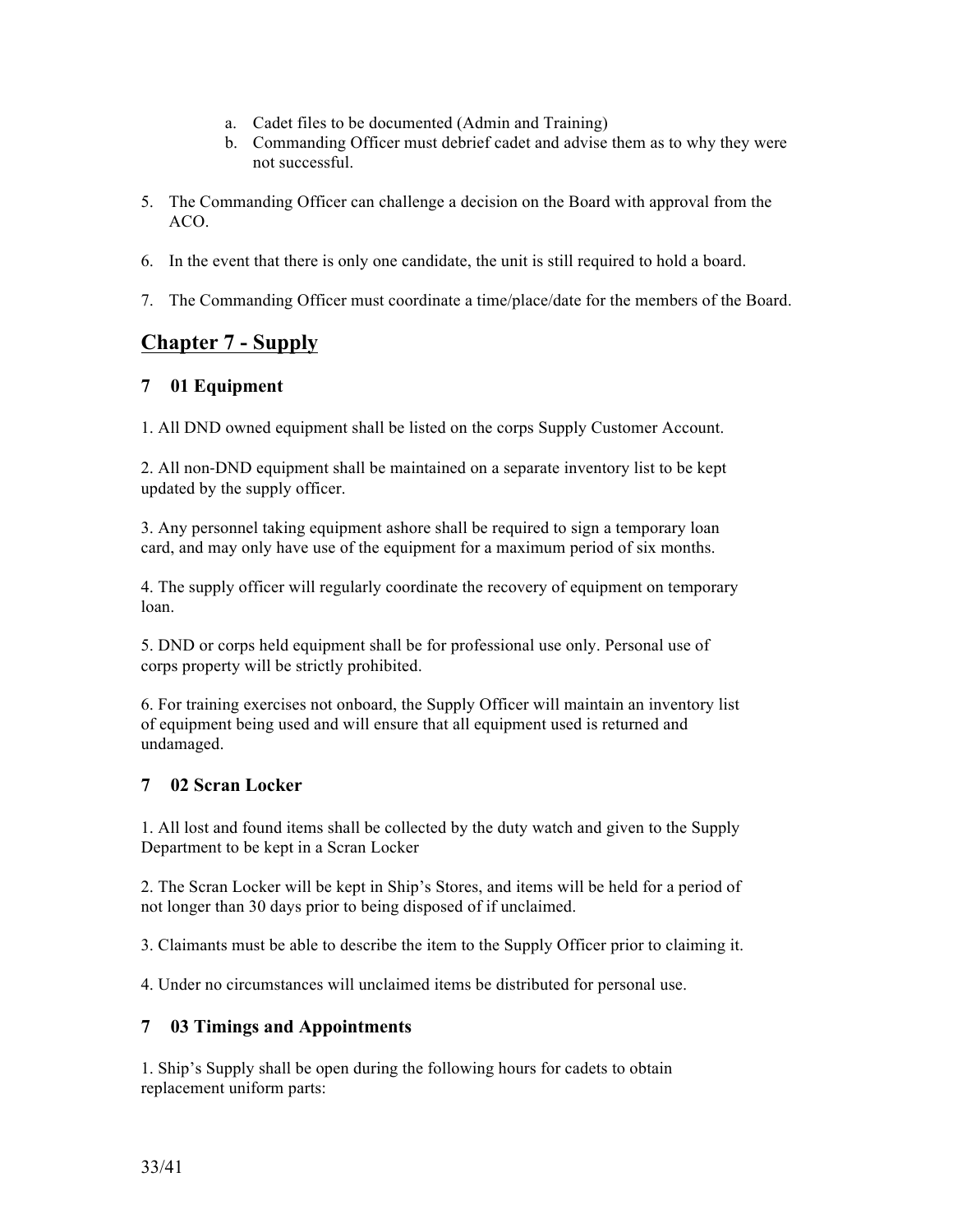- a. 1745-1820
- b. 2000-2020

2. Other than extenuating circumstances, cadets under training will not be permitted to make appointments in supply during training hours.

3. Senior Cadets may make appointments in supply during training hours, provided it does not conflict with other duties.

4. New Entries will be permitted to be fitted for uniforms during training hours in the time prior to being sworn in as a member of the corps.

5. If a cadet wishes to obtain a replacement uniform part from supply, they may make an appointment through their divisional chain of command by submitting a supply request form.

6. Divisional Officers shall be responsible for identifying the need for replacement parts through regular uniform inspections.

# **Chapter 8 Optional Activities**

## **8 01 General**

1. The Commanding Officer authorizes the following optional activities to be undertaken at RCSCC Brilliant:

- a. Band
- b. Guard
- c. Drill Team
- d. Biathlon
- e. Orienteering
- f. Marksmanship
- g. Sail
- h. Seamanship

2. Other activities and teams may be formed with the permission of the Commanding Officer.

3. All coordinators of optional activities shall submit objectives and training plans to the XO and CO for approval prior to the commencement of the training year.

4. Coordinators must also have available a detailed outline of requirements for joining, attendance standards, and performance standards.

## **8 02 Band**

1. The Band program will be coordinated by the Music Training Officer and Band Divisional Officer. These individuals will ideally have a background in a cadet or civilian music program.

2. The band will rehearse during scheduled practices, and will be required to perform on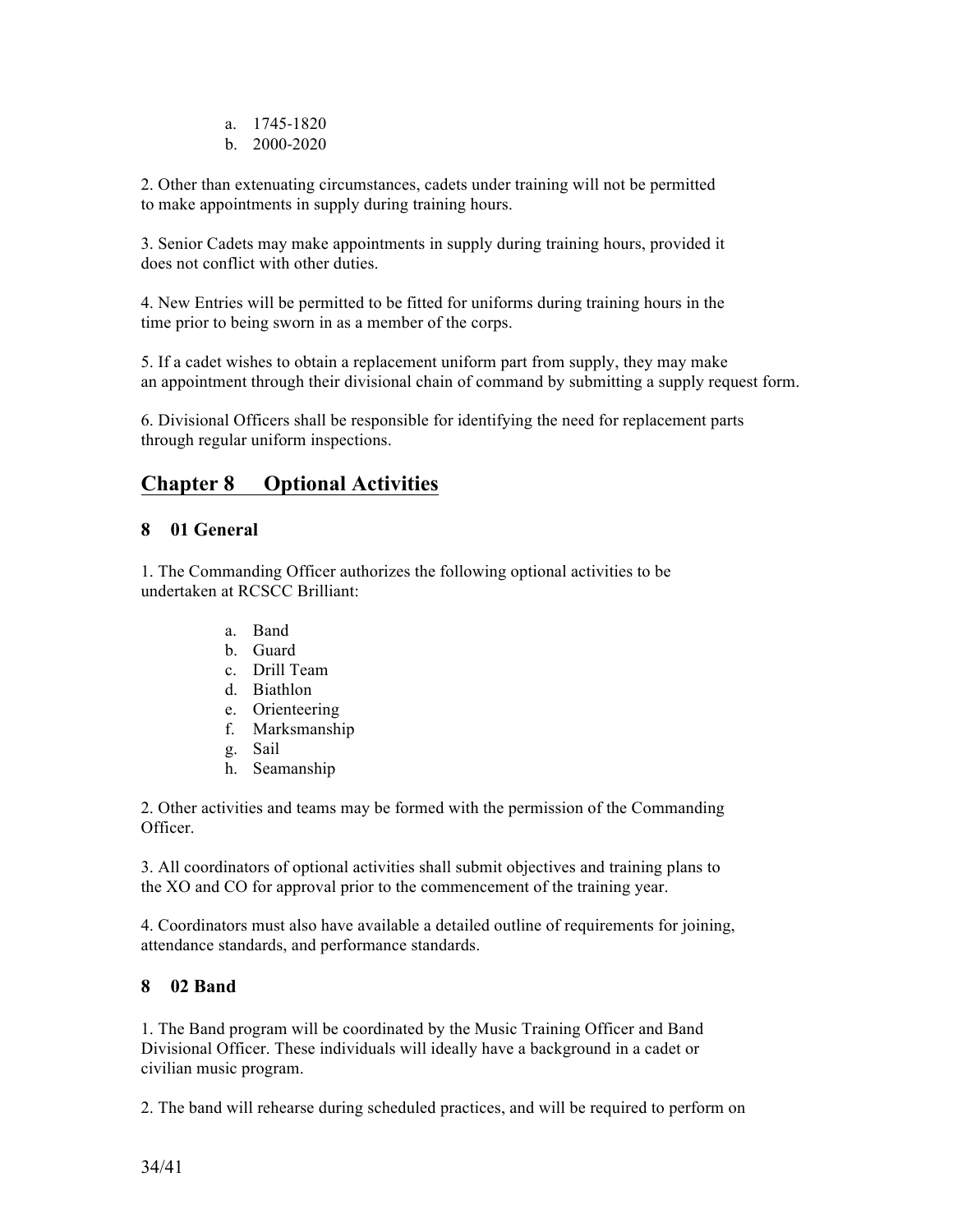parade every Wednesday evening, once they are able to.

3. Once ready, the band may be committed to play at various performances from time to time as deemed appropriate by the Commanding Officer.

## **8 03 Guard**

1. The Guard program will be coordinated by the Guard Divisional Officer. This individual will ideally have an extensive background in cadet drill and ceremonial procedures.

2. The guard will practice during scheduled times on the occasional Sunday, and will be required to be on parade every Wednesday evening.

3. The guard may be committed to be on parade at various functions from time to time as deemed appropriate by the Commanding Officer.

4. Cadets must be a minimum rank of Able Seaman (AB) before being permitted to join the guard.

5. Cadets must be able to perform drill at a minimum standard prior to parading with the guard, as set out by the Guard DivO.

## **8 04 Drill Team**

1. The drill team will normally be coordinated by the Guard Divisional Officer.

2. The drill team shall practice during scheduled Sunday timings, and will be required to compete in competitions and perform displays as appropriate.

3. All cadets must be able to perform drill at a minimum acceptable standard prior to being accepted onto the Drill Team.

#### **8 05 Biathlon**

1. The biathlon program will be coordinated by an adult staff member with experience in cross-country skiing and marksmanship.

2. The biathlon team will practice during scheduled practices as required.

#### **8 06 Marksmanship**

1. The marksmanship program will be coordinated by an adult staff member with experience in marksmanship coaching.

2. The marksmanship team will practice on Sundays during scheduled timings.

## **8 07 Sailing**

1. The sail program will be coordinated by Sail Centre No.7.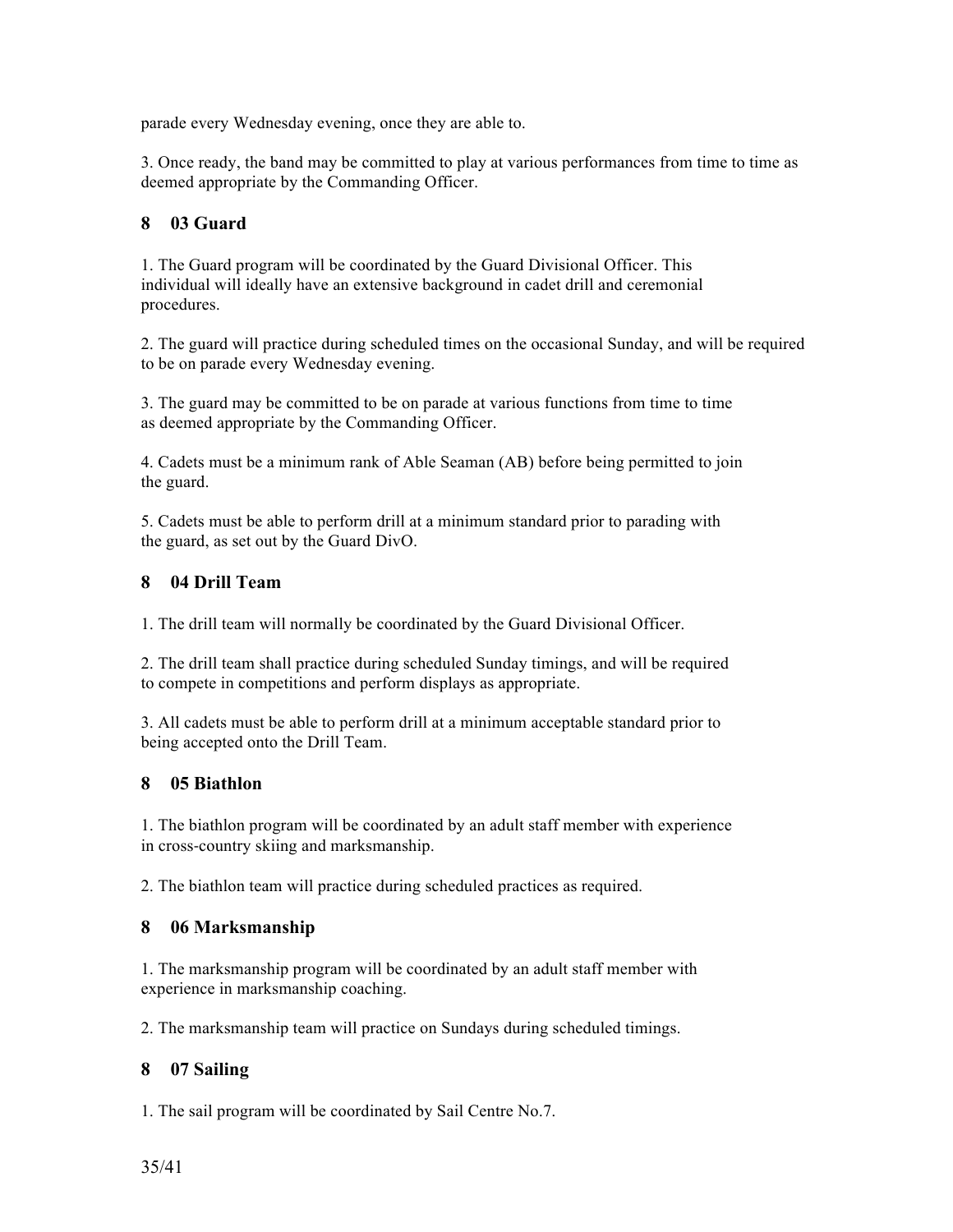2. The sail team will consist of cadets who have completed sail training courses at a CSTC and have a minimum level of CYA White Sail III.

3. The sail team shall compete yearly in the Area Regatta.

## **8 - 08 Seamanship**

1. The seamanship program will be co-ordinated by an adult staff member with experience in Seamanship activities.

2. The team will practice during scheduled Sunday timings as required.

3. The seamanship team will compete in the NOA Inter-Divisional Competition (Sea).

# **Chapter 9 Range Orders**

#### **9 01 Safety**

1. Eye protection will be worn at all times while in the areas where range training is conducted at ML Troy Armoury. Shatterproof goggles will be available with the range equipment for anybody on the range.

2. Rifles shall always be pointed in a safe direction, and made safe when not firing.

3. If a potential dangerous situation occurs, anybody may call the command CEASE FIRE, and all personnel will immediately stop firing and make rifles safe.

4. No conversation shall be permitted on the range other than essential commands and communications, as well as instruction and assistance as required.

5. A qualified first-aider shall be present on the range at all times, and a first aid kit will be available with the range equipment.

6. Following handling of ammunition, all personnel shall wash their hands.

## **9 02 Equipment**

1. The following equipment will be at the range at all times:

- a. Shooting Backstops with cardboard backings for targets;
- b. Shooting Mats;
- c. Safety Glasses;
- d. Daisy 835-C Air Rifles;
- e. Air Rifle Paper targets or Biathlon falling plate targets;
- f. Air rifle pellets;
- g. Loading clips;
- h. Ramrods;
- i. First Aid Kit;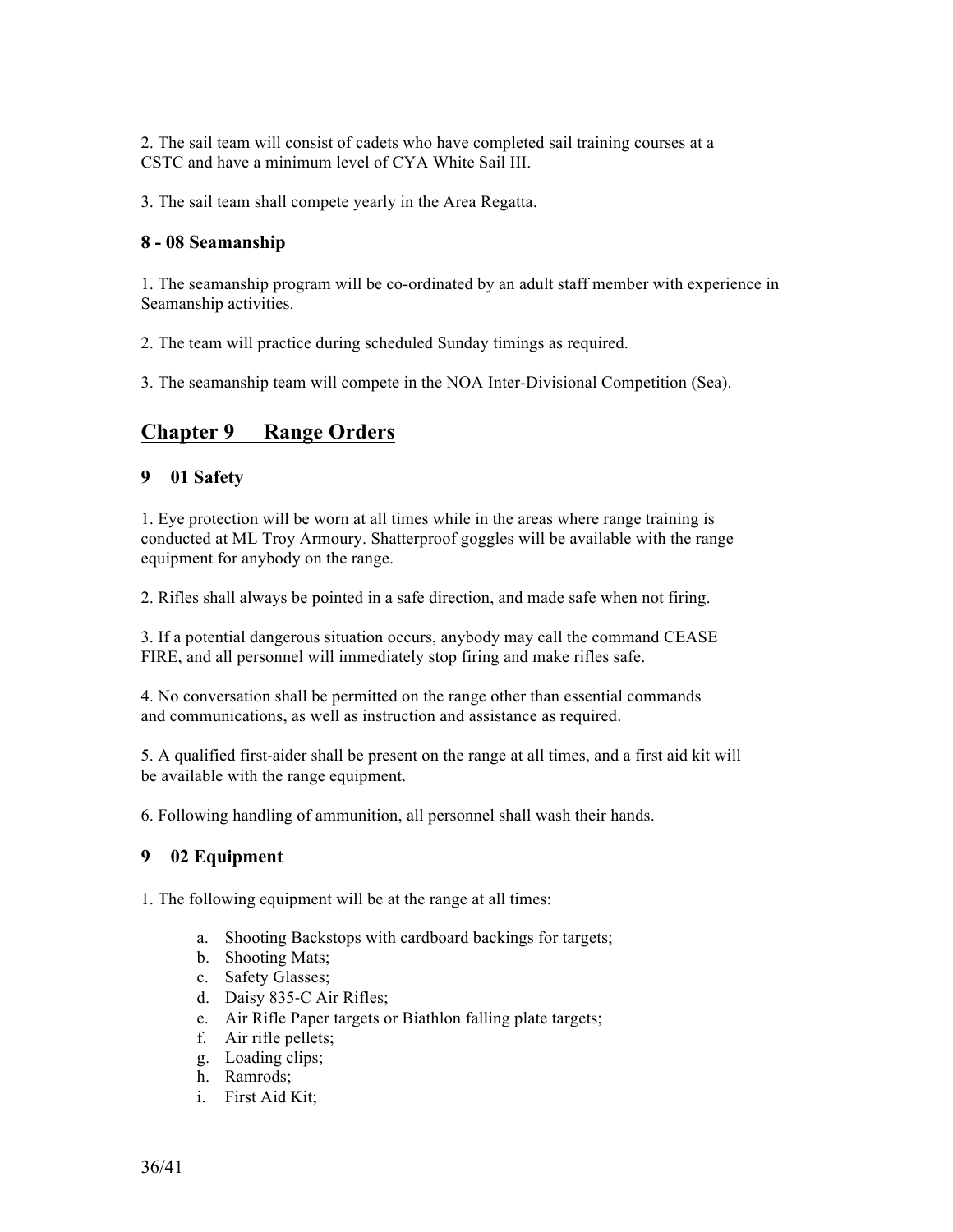- j. Tape;
- k. Stapler;
- l. Scoring Equipment;
- m. Spotting Scopes; and
- n. Table for Range Equipment.

2. All rifles shall be inspected by a qualified RSO prior to their use.

3. All rifles will be cleaned with a cleaning pellet following every use.

4. Rifles and other equipment shall be stored in a secure area when not in use.

## **9 03 Setup**

1. For range training, a temporary indoor range will be setup on the deck of ML Troy Armoury.

2. Prior to commencement of training, the RSO will designate danger areas, and all areas where the wearing of eye protection is mandatory.

3. Following range training, the area used as a range will be thoroughly cleaned and swept to ensure the retrieval of all expended rounds.

## **9 04 Firing Regulations**

1. All shooters will remain in the prone position when shooting. Firing while kneeling, sitting, or standing is not permitted.

2. Range commands will be called by the range safety officer, or the firing point officer.

3. Shooters shall only be permitted to fire the number of rounds designated by the RSO for each bout of shooting.

## **9 05 Emergency Procedures**

1. In an emergency, a cease fire command shall be called, and all weapons made safe.

2. In the event of the injury, the designated first-aider will determine the seriousness of the injury, and apply emergency first aid as required.

3. If evacuation is required, the first-aider shall designate an individual to phone 911 on the nearest telephone.

4. All extraneous personnel will proceed to the afterdeck or outdoors in the event of a medical emergency to prevent crowding of the area.

## **9 06 Range Personnel**

1. The following personnel shall be designated to be present during range training:

a. Range Safety Officer;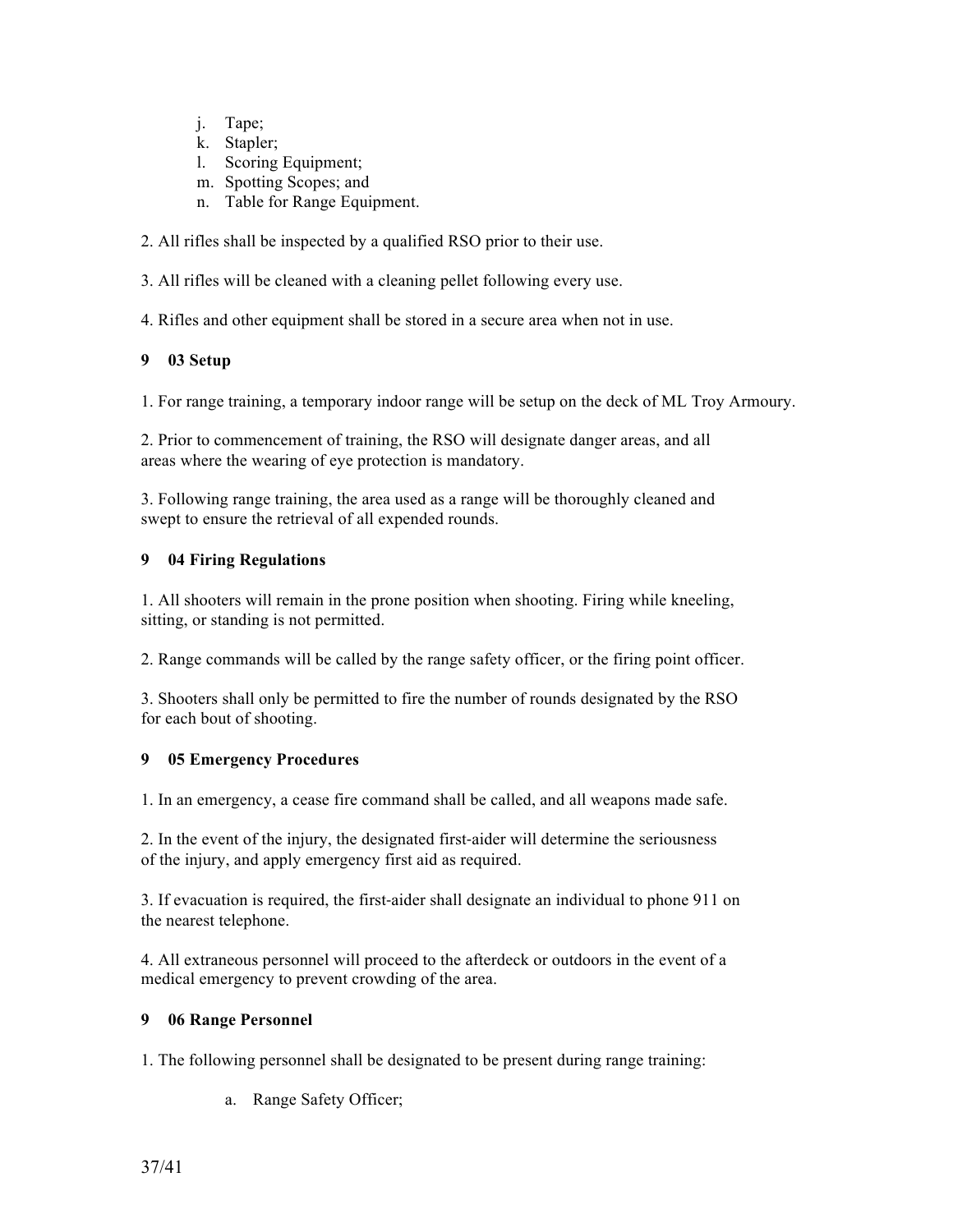- b. Firing Point Officer (optional);
- c. First Aid Attendant;
- d. Ammunition Party;
- e. Sentry (if required); and
- f. Coaches.

2. The RSO shall be a CIC officer who has successfully completed the air rifle range safety course and who is authorized to conduct range training IAW region routine orders.

3. The Firing Point Officer may be an officer or senior cadet with experience in marksmanship training.

4. The First Aid Attendant shall be an individual with a current St. John's Ambulance Standard First Aid certification.

5. The Ammunition Party and Sentry positions may be filled by any cadet or adult staff member, provided they are briefed on their duties by the RSO.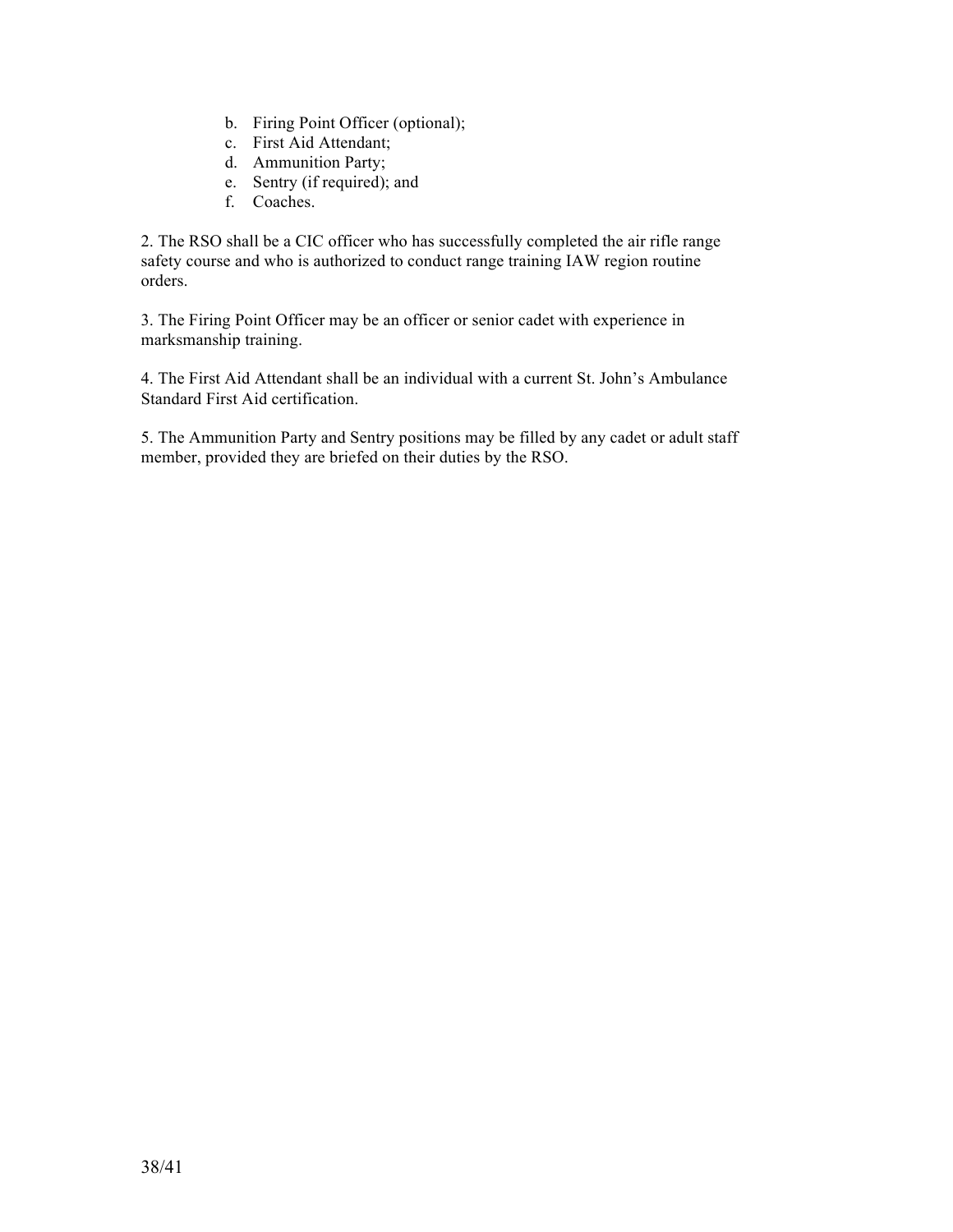#### **RCSCC BRILLIANT CADET/PARENT/GUARDIAN CONTRACT**

Dear Parent/Guardian,

In order to help your son/daughter/ward succeed as a cadet it is important that you are aware of some of the rules and regulations which govern the cadet organization. These rules and regulations are not only in place for the safety of the cadets, but adherence gives us an opportunity to see how our cadets follow orders and measure them for advancement in competition with their peers. In addition to signing this contract, the Corps Standing Orders contain the **Cadet Code of Conduct** and a detailed explanation of the duties and responsibilities of cadets and our staff. Parents/Guardians are an integral part to the success of their cadets and by virtue of that, the success of the Corps.

1. RCSCC Brilliant meets at Troy Armoury on the corner of Chippewa and High St., North Bay, Ontario, each Wednesday Night. Cadets are not to be dropped off prior to 5:30PM and picked up no later 9PM

2. Cadets need to come in the proper uniform. \* Only exception to wearing uniform is during sports night or by prior permission from the CO. If a cadet does not have a uniform or it no longer fits, then they are to wear neat clothing (black pants, dress shoes and a white shirt/corps t-shirt). Parents/ Guardians can help their cadet by reminding them to get all the pieces of their uniform together on the Sunday night prior.

3. Cadets will be made aware of all activities in advance by the methods listed below in para 4. Information will include where and when the activity is and what your cadet is expected to wear or bring. All outings will require a valid Health Card (Not a copy). Cadets are not permitted to participate without it. All activities and outings are chaperoned by Staff Officers, Civilian Instructors (CIs) and parent/guardian (screened) volunteers.

4. Cadets will receive information about upcoming activities in the following ways: they will be told about it during parade announcements, a flyer will go home with a permission slip, if applicable, and they will receive a call from their Divisional Petty Officer.

5. Part of your Cadets measure of performance will be their attendance at activities. Some of these activities are mandatory for advancement in the Corps and the ability to attend field trips and summer training. Absences for illness and family events are understood, but it is the responsibility of the Cadet to contact their Divisional Petty Officer well in advance to advise of the unavoidable absence.

#### **I have read and understood the above rules and regulations of RCSCC Brilliant.**

| $\sim$<br>Date:<br>Cadet |
|--------------------------|
|--------------------------|

Print Name Signature

Parent/Guardian **Date:** 

**Print Name** Signature